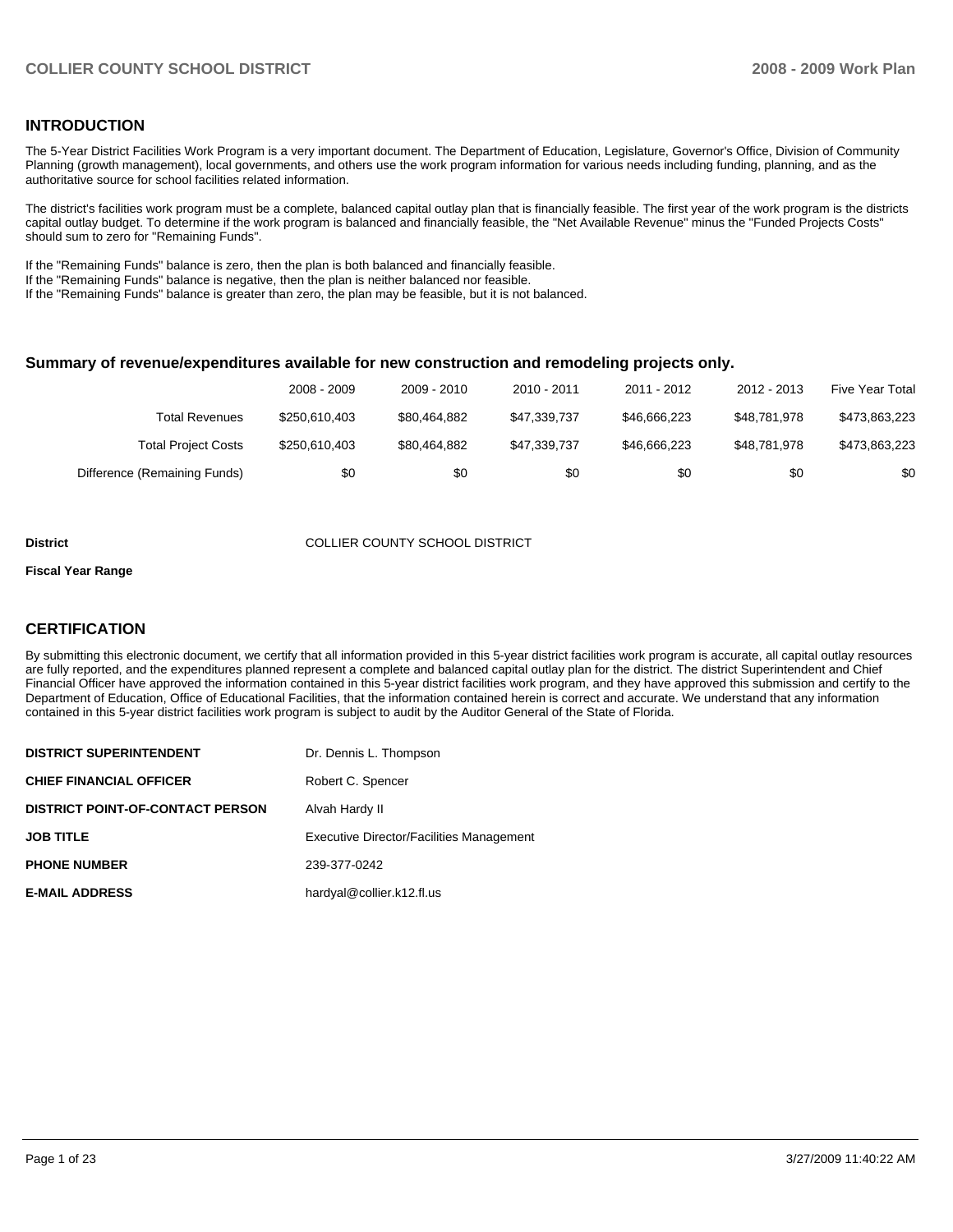# **Expenditures**

#### **Expenditure for Maintenance, Repair and Renovation from 2-Mills and PECO**

Annually, prior to the adoption of the district school budget, each school board must prepare a tentative district facilities work program that includes a schedule of major repair and renovation projects necessary to maintain the educational and ancillary facilities of the district.

|                                  | Item                                                                                                                                                                                                                                                                                                                                                                                                                                                                                                                                                                                                                                                                                                                            | 2008 - 2009<br><b>Actual Budget</b> | 2009 - 2010<br>Projected | 2010 - 2011<br>Projected | $2011 - 2012$<br>Projected | 2012 - 2013<br>Projected | Total        |
|----------------------------------|---------------------------------------------------------------------------------------------------------------------------------------------------------------------------------------------------------------------------------------------------------------------------------------------------------------------------------------------------------------------------------------------------------------------------------------------------------------------------------------------------------------------------------------------------------------------------------------------------------------------------------------------------------------------------------------------------------------------------------|-------------------------------------|--------------------------|--------------------------|----------------------------|--------------------------|--------------|
| <b>HVAC</b>                      |                                                                                                                                                                                                                                                                                                                                                                                                                                                                                                                                                                                                                                                                                                                                 | \$11,673,137                        | \$8,256,000              | \$10,867,000             | \$10,483,200               | \$9,759,400              | \$51,038,737 |
| Locations:                       | AVALON ELEMENTARY, BARRON COLLIER SENIOR HIGH, BIG CYPRESS ELEMENTARY, CORKSCREW ELEMENTARY, DR. MARTIN<br>LUTHER KING, JR. ADMINISTRATIVE CENTER, EAST NAPLES MIDDLE, EVERGLADES SCHOOL, GOLDEN GATE MIDDLE, GOLDEN<br>GATE SENIOR HIGH, GOLDEN TERRACE ELEMENTARY, GULF COAST SENIOR HIGH, GULFVIEW MIDDLE, IMMOKALEE SENIOR<br>HIGH, IMMOKALEE TRANSPORTATION, LAKE TRAFFORD ELEMENTARY, LELY ELEMENTARY, LELY SENIOR HIGH, NAPLES SENIOR<br>HIGH, NORTH NAPLES MIDDLE, OAKRIDGE MIDDLE, OSCEOLA ELEMENTARY, PALMETTO RIDGE SENIOR HIGH, PELICAN MARSH<br>ELEMENTARY, PINE RIDGE MIDDLE, POINCIANA ELEMENTARY, SEA GATE ELEMENTARY, SHADOWLAWN ELEMENTARY, TOMMIE<br>BARFIELD ELEMENTARY, VILLAGE OAKS, VINEYARDS ELEMENTARY |                                     |                          |                          |                            |                          |              |
| Flooring                         |                                                                                                                                                                                                                                                                                                                                                                                                                                                                                                                                                                                                                                                                                                                                 | \$2.744.951                         | \$1,326,000              | \$925,000                | \$1,553,000                | \$1,835,000              | \$8,383,951  |
| Locations:                       | AVALON ELEMENTARY, BARRON COLLIER SENIOR HIGH, CORKSCREW ELEMENTARY, CORKSCREW MIDDLE, EVERGLADES<br>SCHOOL, GOLDEN GATE MIDDLE, GULF COAST SENIOR HIGH, GULFVIEW MIDDLE, LAKE PARK ELEMENTARY, LELY SENIOR HIGH,<br>MAINTENANCE & TRANSPORTATION DEPARTMENT, NAPLES PARK ELEMENTARY, PINE RIDGE MIDDLE, POINCIANA ELEMENTARY,<br>SABAL PALM ELEMENTARY, SHADOWLAWN ELEMENTARY                                                                                                                                                                                                                                                                                                                                                  |                                     |                          |                          |                            |                          |              |
| Roofing                          |                                                                                                                                                                                                                                                                                                                                                                                                                                                                                                                                                                                                                                                                                                                                 | \$3,915,271                         | \$3,810,000              | \$3,589,000              | \$4,712,500                | \$6,191,000              | \$22,217,771 |
|                                  | Locations: BETHUNE EDUCATION CENTER, CALUSA PARK ELEMENTARY, CORKSCREW ELEMENTARY, CORKSCREW MIDDLE, EVERGLADES<br>SCHOOL, GOLDEN GATE ELEMENTARY, GULF COAST SENIOR HIGH, GULFVIEW MIDDLE, MANATEE ELEMENTARY, MANATEE<br>MIDDLE, NAPLES PARK ELEMENTARY, NAPLES SENIOR HIGH, OSCEOLA ELEMENTARY, PELICAN MARSH ELEMENTARY, PINE<br>RIDGE MIDDLE, POINCIANA ELEMENTARY, PRODUCTION/WAREHOUSE, SABAL PALM ELEMENTARY, SEA GATE ELEMENTARY,<br>TOMMIE BARFIELD ELEMENTARY                                                                                                                                                                                                                                                        |                                     |                          |                          |                            |                          |              |
| Safety to Life                   |                                                                                                                                                                                                                                                                                                                                                                                                                                                                                                                                                                                                                                                                                                                                 | \$5,259,384                         | \$4,477,733              | \$4,778,391              | \$5,137,904                | \$5,539,251              | \$25.192.663 |
| Locations:                       | GOLDEN GATE ELEMENTARY, IMMOKALEE MIDDLE, IMMOKALEE SENIOR HIGH, LAUREL OAK ELEMENTARY, LELY ELEMENTARY,<br>LELY SENIOR HIGH, MAINTENANCE & TRANSPORTATION DEPARTMENT, MANATEE ELEMENTARY, MANATEE MIDDLE, NAPLES<br>PARK ELEMENTARY, NAPLES SENIOR HIGH, OAKRIDGE MIDDLE, PELICAN MARSH ELEMENTARY, PINE RIDGE MIDDLE, PINECREST<br>ELEMENTARY, SHADOWLAWN ELEMENTARY                                                                                                                                                                                                                                                                                                                                                          |                                     |                          |                          |                            |                          |              |
| Fencing                          |                                                                                                                                                                                                                                                                                                                                                                                                                                                                                                                                                                                                                                                                                                                                 | \$0                                 | \$0                      | \$0                      | \$0                        | \$0                      | \$0          |
| Locations:                       | No Locations for this expenditure.                                                                                                                                                                                                                                                                                                                                                                                                                                                                                                                                                                                                                                                                                              |                                     |                          |                          |                            |                          |              |
| Parking                          |                                                                                                                                                                                                                                                                                                                                                                                                                                                                                                                                                                                                                                                                                                                                 | \$0                                 | \$0                      | \$0                      | \$0                        | \$0                      | \$0          |
| Locations:                       | No Locations for this expenditure.                                                                                                                                                                                                                                                                                                                                                                                                                                                                                                                                                                                                                                                                                              |                                     |                          |                          |                            |                          |              |
| Electrical                       |                                                                                                                                                                                                                                                                                                                                                                                                                                                                                                                                                                                                                                                                                                                                 | \$1,280,000                         | \$406,000                | \$111,000                | \$766,000                  | \$472,000                | \$3,035,000  |
| Locations:                       | CORKSCREW ELEMENTARY, EAST NAPLES MIDDLE, GOLDEN GATE ELEMENTARY, GULF COAST SENIOR HIGH, HIGHLANDS<br>ELEMENTARY, LAKE PARK ELEMENTARY, LAUREL OAK ELEMENTARY, LELY SENIOR HIGH, MAINTENANCE & TRANSPORTATION<br>DEPARTMENT, TOMMIE BARFIELD ELEMENTARY                                                                                                                                                                                                                                                                                                                                                                                                                                                                        |                                     |                          |                          |                            |                          |              |
| Fire Alarm                       |                                                                                                                                                                                                                                                                                                                                                                                                                                                                                                                                                                                                                                                                                                                                 | \$1,029,000                         | \$993,000                | \$1,387,000              | \$3,553,000                | \$2,320,000              | \$9,282,000  |
|                                  | Locations: AVALON ELEMENTARY, BARRON COLLIER SENIOR HIGH, GOLDEN GATE ELEMENTARY, GULFVIEW MIDDLE, JAMES L WALKER<br>VOCATIONAL-TECHNICAL CENTER, LELY SENIOR HIGH, MAINTENANCE & TRANSPORTATION DEPARTMENT, MANATEE<br>ELEMENTARY, MANATEE MIDDLE, NAPLES PARK ELEMENTARY, NAPLES SENIOR HIGH, OAKRIDGE MIDDLE, PELICAN MARSH<br>ELEMENTARY, PINE RIDGE MIDDLE, POINCIANA ELEMENTARY, SEA GATE ELEMENTARY, SHADOWLAWN ELEMENTARY, TOMMIE<br><b>BARFIELD ELEMENTARY</b>                                                                                                                                                                                                                                                         |                                     |                          |                          |                            |                          |              |
| Telephone/Intercom System        |                                                                                                                                                                                                                                                                                                                                                                                                                                                                                                                                                                                                                                                                                                                                 | \$0                                 | \$0                      | \$0                      | \$0                        | \$0                      | \$0          |
|                                  | Locations: No Locations for this expenditure.                                                                                                                                                                                                                                                                                                                                                                                                                                                                                                                                                                                                                                                                                   |                                     |                          |                          |                            |                          |              |
| <b>Closed Circuit Television</b> |                                                                                                                                                                                                                                                                                                                                                                                                                                                                                                                                                                                                                                                                                                                                 | \$0                                 | \$0                      | \$0                      | \$0                        | \$0                      | \$0          |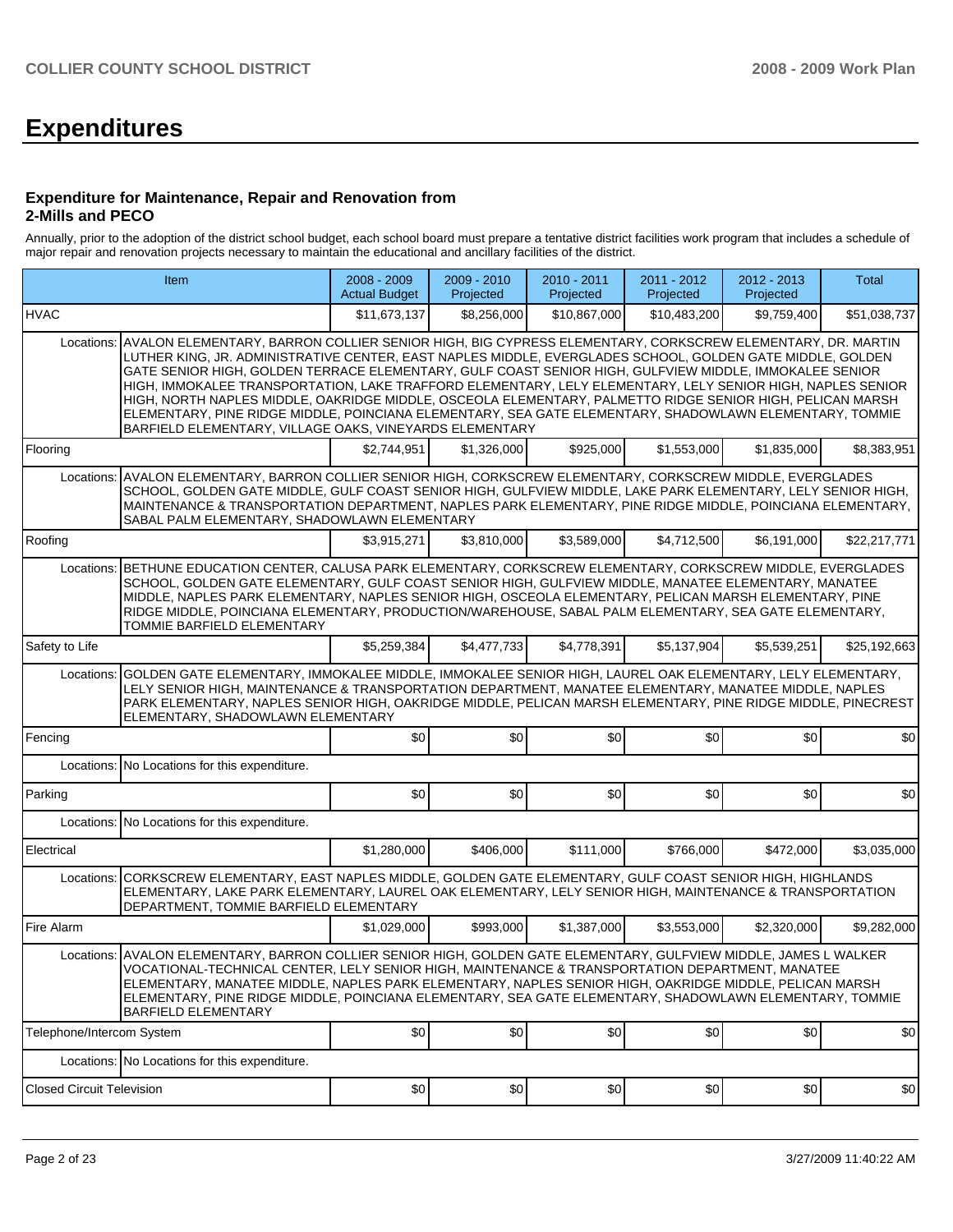|                    | Locations: No Locations for this expenditure.                                                                                                                                                                                                                                                                                                                                                                                                                                                                                                                                                                                                                                                                                                                                                                                                                                                                                                                                                                                                                                                                                                                                                                                                                                                                                                                                                                                                                                                                                                            |              |              |              |              |              |               |
|--------------------|----------------------------------------------------------------------------------------------------------------------------------------------------------------------------------------------------------------------------------------------------------------------------------------------------------------------------------------------------------------------------------------------------------------------------------------------------------------------------------------------------------------------------------------------------------------------------------------------------------------------------------------------------------------------------------------------------------------------------------------------------------------------------------------------------------------------------------------------------------------------------------------------------------------------------------------------------------------------------------------------------------------------------------------------------------------------------------------------------------------------------------------------------------------------------------------------------------------------------------------------------------------------------------------------------------------------------------------------------------------------------------------------------------------------------------------------------------------------------------------------------------------------------------------------------------|--------------|--------------|--------------|--------------|--------------|---------------|
| l Paint            |                                                                                                                                                                                                                                                                                                                                                                                                                                                                                                                                                                                                                                                                                                                                                                                                                                                                                                                                                                                                                                                                                                                                                                                                                                                                                                                                                                                                                                                                                                                                                          | \$1,250,000  | \$692,000    | \$1,485,000  | \$675,000    | \$1,035,000  | \$5,137,000   |
|                    | Locations: CALUSA PARK ELEMENTARY, CORKSCREW ELEMENTARY, CORKSCREW MIDDLE, DR. MARTIN LUTHER KING, JR. ADMINISTRATIVE<br>CENTER, EAST NAPLES MIDDLE, GOLDEN GATE ELEMENTARY, GULF COAST SENIOR HIGH, LAKE PARK ELEMENTARY, NAPLES<br>PARK ELEMENTARY, OSCEOLA ELEMENTARY, PINE RIDGE MIDDLE, POINCIANA ELEMENTARY, SABAL PALM ELEMENTARY, SEA<br>GATE ELEMENTARY, SHADOWLAWN ELEMENTARY, TOMMIE BARFIELD ELEMENTARY                                                                                                                                                                                                                                                                                                                                                                                                                                                                                                                                                                                                                                                                                                                                                                                                                                                                                                                                                                                                                                                                                                                                      |              |              |              |              |              |               |
| Maintenance/Repair |                                                                                                                                                                                                                                                                                                                                                                                                                                                                                                                                                                                                                                                                                                                                                                                                                                                                                                                                                                                                                                                                                                                                                                                                                                                                                                                                                                                                                                                                                                                                                          | \$5,600,000  | \$5,900,000  | \$6,200,000  | \$6,500,000  | \$6,800,000  | \$31,000,000  |
|                    | Locations: ALTERNATIVE SCHOOL, AVALON ELEMENTARY, BARRON COLLIER SENIOR HIGH, BETHUNE EDUCATION CENTER, BIG CYPRESS<br>ELEMENTARY, CALUSA PARK ELEMENTARY, CORKSCREW ELEMENTARY, CORKSCREW MIDDLE, CYPRESS PALM MIDDLE<br>SCHOOL, DR. MARTIN LUTHER KING, JR. ADMINISTRATIVE CENTER, EAST NAPLES MIDDLE, EDEN PARK ELEMENTARY, ESTATES<br>ELEMENTARY, EVERGLADES SCHOOL, GOLDEN GATE ELEMENTARY, GOLDEN GATE ELEMENTARY INTERMEDIATE, GOLDEN<br>GATE MIDDLE. GOLDEN GATE SENIOR HIGH. GOLDEN TERRACE ELEMENTARY. GOLDEN TERRACE ELEMENTARY INTERMEDIATE.<br>GULF COAST SENIOR HIGH, GULFVIEW MIDDLE, HIGHLANDS ELEMENTARY, IMMOKALEE CAREER CENTER, IMMOKALEE MIDDLE,<br>IMMOKALEE SENIOR HIGH, IMMOKALEE TRANSPORTATION, JAMES L WALKER VOCATIONAL-TECHNICAL CENTER, LAKE PARK<br>ELEMENTARY, LAKE TRAFFORD ELEMENTARY, LAUREL OAK ELEMENTARY, LEILA B. CANANT PROFESSIONAL DEVELOPMENT<br>CENTER, LELY ELEMENTARY, LELY SENIOR HIGH, MAINTENANCE & TRANSPORTATION DEPARTMENT, MANATEE ELEMENTARY,<br>MANATEE MIDDLE, MARCO ISLAND CHARTER MIDDLE SCHOOL, MIKE DAVIS ELEMENTARY, NAPLES PARK ELEMENTARY, NAPLES<br>SENIOR HIGH, NORTH NAPLES MIDDLE, OAKRIDGE MIDDLE, OSCEOLA ELEMENTARY, PALMETTO ELEMENTARY, PALMETTO<br>RIDGE SENIOR HIGH, PARKSIDE ELEMENTARY, PELICAN MARSH ELEMENTARY, PINE RIDGE MIDDLE, PINECREST ELEMENTARY,<br>POINCIANA ELEMENTARY, PRODUCTION/WAREHOUSE, SABAL PALM ELEMENTARY, SEA GATE ELEMENTARY, SHADOWLAWN<br>ELEMENTARY, TOMMIE BARFIELD ELEMENTARY, VETERANS MEMORIAL ELEMENTARY, VILLAGE OAKS, VINEYARDS ELEMENTARY |              |              |              |              |              |               |
|                    | Sub Total:                                                                                                                                                                                                                                                                                                                                                                                                                                                                                                                                                                                                                                                                                                                                                                                                                                                                                                                                                                                                                                                                                                                                                                                                                                                                                                                                                                                                                                                                                                                                               | \$32,751,743 | \$25,860,733 | \$29,342,391 | \$33,380,604 | \$33,951,651 | \$155,287,122 |

| <b>PECO Maintenance Expenditures</b> | \$1.562.699  | \$2.263.959  | \$2,607,853  | \$2.602.935  | \$2,553,753  | 1,199<br>\$11,591 |
|--------------------------------------|--------------|--------------|--------------|--------------|--------------|-------------------|
| Two Mill Sub Total:                  | \$40.131.949 | \$24,231,774 | \$27,407,438 | \$31,512,669 | \$32,669,398 | \$155.953.228     |

| Other Items                                                                                                                                                                                                                                                      |                                                                                                                                                                                                                                                                                                                                                                                                                                                                                                                                                                                                                                                                                                                                                                                                                                                                                                                                                                                                                                                                                                                                                                                                                                                                                                                                  | $2008 - 2009$<br><b>Actual Budget</b> | $2009 - 2010$<br>Projected | $2010 - 2011$<br>Projected | $2011 - 2012$<br>Projected | $2012 - 2013$<br>Projected | Total       |
|------------------------------------------------------------------------------------------------------------------------------------------------------------------------------------------------------------------------------------------------------------------|----------------------------------------------------------------------------------------------------------------------------------------------------------------------------------------------------------------------------------------------------------------------------------------------------------------------------------------------------------------------------------------------------------------------------------------------------------------------------------------------------------------------------------------------------------------------------------------------------------------------------------------------------------------------------------------------------------------------------------------------------------------------------------------------------------------------------------------------------------------------------------------------------------------------------------------------------------------------------------------------------------------------------------------------------------------------------------------------------------------------------------------------------------------------------------------------------------------------------------------------------------------------------------------------------------------------------------|---------------------------------------|----------------------------|----------------------------|----------------------------|----------------------------|-------------|
| Asphalt                                                                                                                                                                                                                                                          |                                                                                                                                                                                                                                                                                                                                                                                                                                                                                                                                                                                                                                                                                                                                                                                                                                                                                                                                                                                                                                                                                                                                                                                                                                                                                                                                  | \$670,000                             | \$289,000                  | \$164,900                  | \$158,500                  | \$515,000                  | \$1,797,400 |
|                                                                                                                                                                                                                                                                  | Locations AVALON ELEMENTARY, BARRON COLLIER SENIOR HIGH, BETHUNE EDUCATION CENTER, BIG CYPRESS ELEMENTARY, CALUSA<br>PARK ELEMENTARY, CORKSCREW ELEMENTARY, CORKSCREW MIDDLE, CYPRESS PALM MIDDLE SCHOOL, DR. MARTIN<br>LUTHER KING, JR. ADMINISTRATIVE CENTER, EAST NAPLES MIDDLE, ESTATES ELEMENTARY, EVERGLADES SCHOOL, GOLDEN<br>GATE ELEMENTARY, GOLDEN GATE ELEMENTARY INTERMEDIATE, GOLDEN GATE MIDDLE, GOLDEN GATE SENIOR HIGH,<br>GOLDEN TERRACE ELEMENTARY, GOLDEN TERRACE ELEMENTARY INTERMEDIATE, GULF COAST SENIOR HIGH, GULFVIEW<br>MIDDLE, HIGHLANDS ELEMENTARY, IMMOKALEE MIDDLE, IMMOKALEE SENIOR HIGH, IMMOKALEE TRANSPORTATION, JAMES L<br>WALKER VOCATIONAL-TECHNICAL CENTER, LAKE PARK ELEMENTARY, LAKE TRAFFORD ELEMENTARY, LAUREL OAK<br>ELEMENTARY, LELY SENIOR HIGH, MAINTENANCE & TRANSPORTATION DEPARTMENT, MANATEE ELEMENTARY, MANATEE<br>MIDDLE, NAPLES PARK ELEMENTARY, NAPLES SENIOR HIGH, NORTH NAPLES MIDDLE, OAKRIDGE MIDDLE, OSCEOLA<br> ELEMENTARY, PALMETTO RIDGE SENIOR HIGH, PARKSIDE ELEMENTARY, PELICAN MARSH ELEMENTARY, PINE RIDGE MIDDLE,<br>PINECREST ELEMENTARY, POINCIANA ELEMENTARY, PRODUCTION/WAREHOUSE, SABAL PALM ELEMENTARY, SEA GATE<br>ELEMENTARY, SHADOWLAWN ELEMENTARY, TOMMIE BARFIELD ELEMENTARY, VETERANS MEMORIAL ELEMENTARY, VILLAGE<br>OAKS, VINEYARDS ELEMENTARY |                                       |                            |                            |                            |                            |             |
| <b>Tracks and Courts</b>                                                                                                                                                                                                                                         |                                                                                                                                                                                                                                                                                                                                                                                                                                                                                                                                                                                                                                                                                                                                                                                                                                                                                                                                                                                                                                                                                                                                                                                                                                                                                                                                  | \$1,112,000                           | \$310,000                  | \$405,000                  | \$230,000                  | \$340,000                  | \$2,397,000 |
| Locations BARRON COLLIER SENIOR HIGH, BIG CYPRESS ELEMENTARY, CYPRESS PALM MIDDLE SCHOOL, EAST NAPLES MIDDLE, GULF<br>COAST SENIOR HIGH, MANATEE ELEMENTARY, NAPLES SENIOR HIGH, OAKRIDGE MIDDLE, PALMETTO RIDGE SENIOR HIGH,<br>PINE RIDGE MIDDLE. VILLAGE OAKS |                                                                                                                                                                                                                                                                                                                                                                                                                                                                                                                                                                                                                                                                                                                                                                                                                                                                                                                                                                                                                                                                                                                                                                                                                                                                                                                                  |                                       |                            |                            |                            |                            |             |
| Maintenance/Renovations                                                                                                                                                                                                                                          |                                                                                                                                                                                                                                                                                                                                                                                                                                                                                                                                                                                                                                                                                                                                                                                                                                                                                                                                                                                                                                                                                                                                                                                                                                                                                                                                  | \$7,160,905                           | \$36,000                   | \$103,000                  | \$346,500                  | \$416,500                  | \$8,062,905 |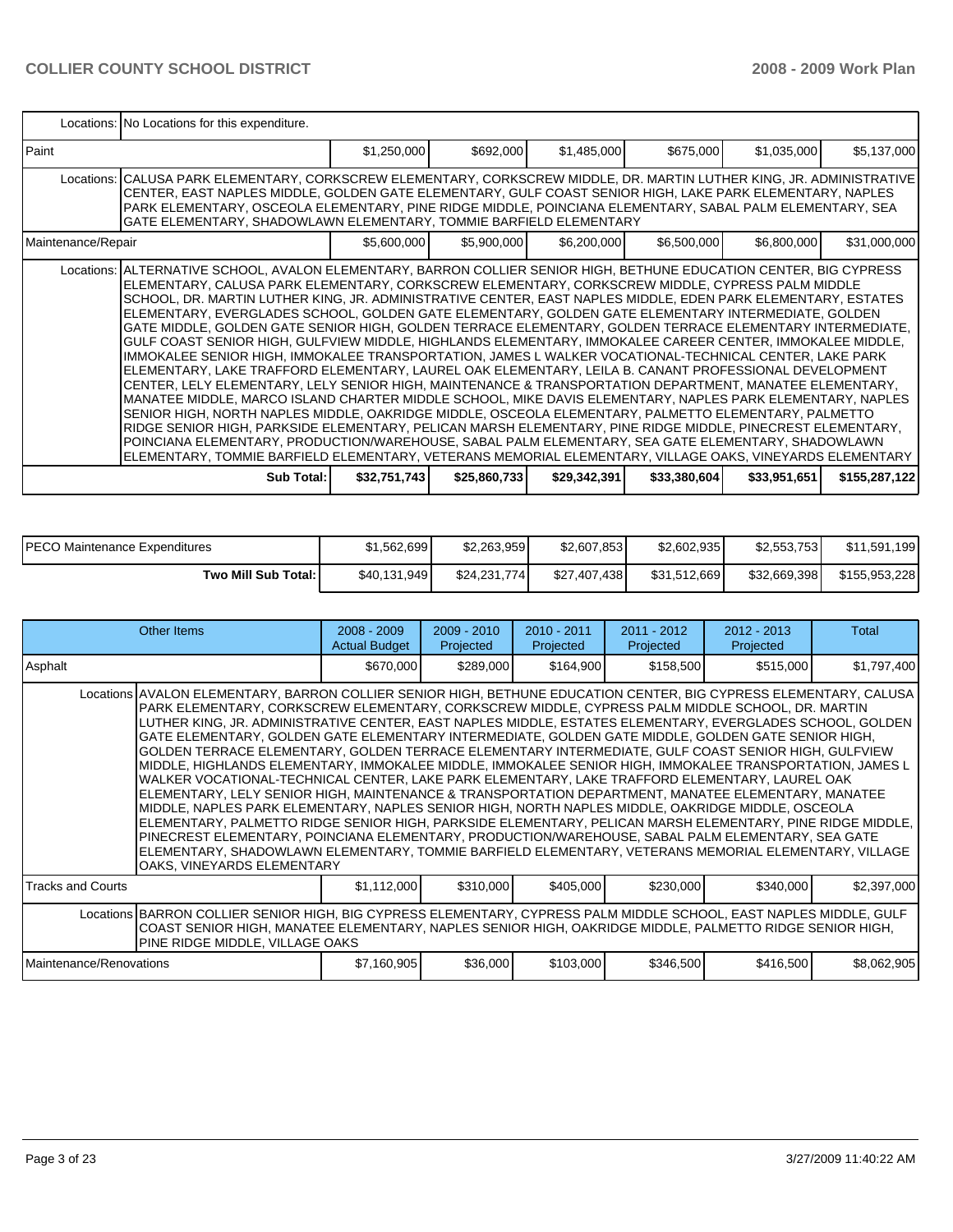| IMIDDLE, OAKRIDGE MIDDLE, OSCEOLA ELEMENTARY, PALMETTO RIDGE SENIOR HIGH, PARKSIDE ELEMENTARY, PELICAN<br>MARSH ELEMENTARY, PINE RIDGE MIDDLE, PINECREST ELEMENTARY, POINCIANA ELEMENTARY, PRODUCTION/WAREHOUSE,<br>ISABAL PALM ELEMENTARY, SEA GATE ELEMENTARY, SHADOWLAWN ELEMENTARY, TOMMIE BARFIELD ELEMENTARY,<br>VETERANS MEMORIAL ELEMENTARY, VILLAGE OAKS, VINEYARDS ELEMENTARY                                              |  |
|--------------------------------------------------------------------------------------------------------------------------------------------------------------------------------------------------------------------------------------------------------------------------------------------------------------------------------------------------------------------------------------------------------------------------------------|--|
| IELEMENTARY. LELY SENIOR HIGH. MAINTENANCE & TRANSPORTATION DEPARTMENT. MANATEE ELEMENTARY. MANATEE<br>IMIDDLE, MARCO ISLAND CHARTER MIDDLE SCHOOL, NAPLES PARK ELEMENTARY, NAPLES SENIOR HIGH, NORTH NAPLES                                                                                                                                                                                                                         |  |
| IIMMOKALEE TRANSPORTATION. JAMES L WALKER VOCATIONAL-TECHNICAL CENTER. LAKE PARK ELEMENTARY. LAKE<br>TRAFFORD ELEMENTARY, LAUREL OAK ELEMENTARY, LEILA B. CANANT PROFESSIONAL DEVELOPMENT CENTER, LELY                                                                                                                                                                                                                               |  |
| IGOLDEN GATE SENIOR HIGH. GOLDEN TERRACE ELEMENTARY. GOLDEN TERRACE ELEMENTARY INTERMEDIATE. GULF<br>ICOAST SENIOR HIGH. GULFVIEW MIDDLE. HIGHLANDS ELEMENTARY. IMMOKALEE MIDDLE. IMMOKALEE SENIOR HIGH.                                                                                                                                                                                                                             |  |
| Locations ALTERNATIVE SCHOOL, AVALON ELEMENTARY, BARRON COLLIER SENIOR HIGH, BETHUNE EDUCATION CENTER, BIG<br>ICYPRESS ELEMENTARY, CALUSA PARK ELEMENTARY, CORKSCREW ELEMENTARY, CORKSCREW MIDDLE, CYPRESS PALM<br>IMIDDLE SCHOOL. DR. MARTIN LUTHER KING. JR. ADMINISTRATIVE CENTER. EAST NAPLES MIDDLE. ESTATES ELEMENTARY.<br>EVERGLADES SCHOOL, GOLDEN GATE ELEMENTARY, GOLDEN GATE ELEMENTARY INTERMEDIATE, GOLDEN GATE MIDDLE, |  |

#### **Local Two Mill Expenditure For Maintenance, Repair and Renovation**

Anticipated expenditures expected from local funding sources over the years covered by the current work plan.

| Item                                       | 2008 - 2009<br><b>Actual Budget</b> | 2009 - 2010<br>Projected | 2010 - 2011<br>Projected | 2011 - 2012<br>Projected | 2012 - 2013<br>Projected | <b>Total</b>  |
|--------------------------------------------|-------------------------------------|--------------------------|--------------------------|--------------------------|--------------------------|---------------|
| Remaining Maint and Repair from 1.75 Mills | \$40,131,949                        | \$24,231,774             | \$27,407,438             | \$31,512,669             | \$32,669,398             | \$155,953,228 |
| Maintenance/Repair Salaries                | \$8,831,945                         | \$11,319,114             | \$11,881,139             | \$12,475,814             | \$13,105,049             | \$57,613,061  |
| <b>School Bus Purchases</b>                | \$0                                 | \$330,014                | \$435,246                | \$3,409,444              | \$4,710,098              | \$8,884,802   |
| <b>Other Vehicle Purchases</b>             | \$291,000                           | \$379,000                | \$586,500                | \$610,000                | \$680,000                | \$2,546,500   |
| <b>Capital Outlay Equipment</b>            | \$10,354,501                        | \$14,057,060             | \$14,901,866             | \$16,611,303             | \$16,642,303             | \$72,567,033  |
| Rent/Lease Payments                        | \$135,000                           | \$135,000                | \$135,000                | \$0                      | \$0                      | \$405,000     |
| <b>COP Debt Service</b>                    | \$47,001,000                        | \$47,000,000             | \$47,000,000             | \$47,000,000             | \$47,000,000             | \$235,001,000 |
| Rent/Lease Relocatables                    | \$1,452,430                         | \$1,300,000              | \$1,300,000              | \$1,400,000              | \$1,500,000              | \$6,952,430   |
| <b>Environmental Problems</b>              | \$0                                 | \$0                      | \$0                      | \$0                      | \$0                      | \$0           |
| s.1011.14 Debt Service                     | \$0                                 | \$0                      | \$0                      | \$0                      | \$0                      | \$0           |
| <b>Special Facilities Account</b>          | \$0                                 | \$0                      | \$0                      | \$0                      | \$0                      | \$0           |
| <b>Facilities Supervision</b>              | \$1,807,144                         | \$1,700,000              | \$1,600,000              | \$1,500,000              | \$1,400,000              | \$8,007,144   |
| Other Capital Staff                        | \$1,269,910                         | \$1,315,133              | \$1,362,168              | \$1,411,083              | \$1,461,949              | \$6,820,243   |
| <b>Permitting Services</b>                 | \$529,658                           | \$400,000                | \$250,000                | \$400,000                | \$250,000                | \$1,829,658   |
| <b>Construction Printing Services</b>      | \$151,606                           | \$150,000                | \$150,000                | \$150,000                | \$150,000                | \$751,606     |
| <b>Professional Services Retainer</b>      | \$281,719                           | \$300,000                | \$325,000                | \$355,000                | \$380,000                | \$1,641,719   |
| <b>Site/Facility Testing</b>               | \$277,112                           | \$250,000                | \$200,000                | \$100,000                | \$100,000                | \$927,112     |
| Facilities Renovation (non-school)         | \$158,940                           | \$160,000                | \$170,000                | \$180,000                | \$190,000                | \$858,940     |
| Special Needs/Facility Modifications       | \$3,258,478                         | \$2,000,000              | \$2,000,000              | \$2,000,000              | \$2,000,000              | \$11,258,478  |
| <b>Synthetic Turf</b>                      | \$4,149,137                         | \$0                      | \$0                      | \$0                      | \$0                      | \$4,149,137   |
| Capital Asset Management                   | \$900,000                           | \$700,000                | \$500,000                | \$500,000                | \$500,000                | \$3,100,000   |
| Portable Relocation                        | \$1,289,821                         | \$500,000                | \$500,000                | \$500,000                | \$500,000                | \$3,289,821   |
| Charter School Capital Flow Thru           | \$175,000                           | \$175,000                | \$175,000                | \$175,000                | \$175,000                | \$875,000     |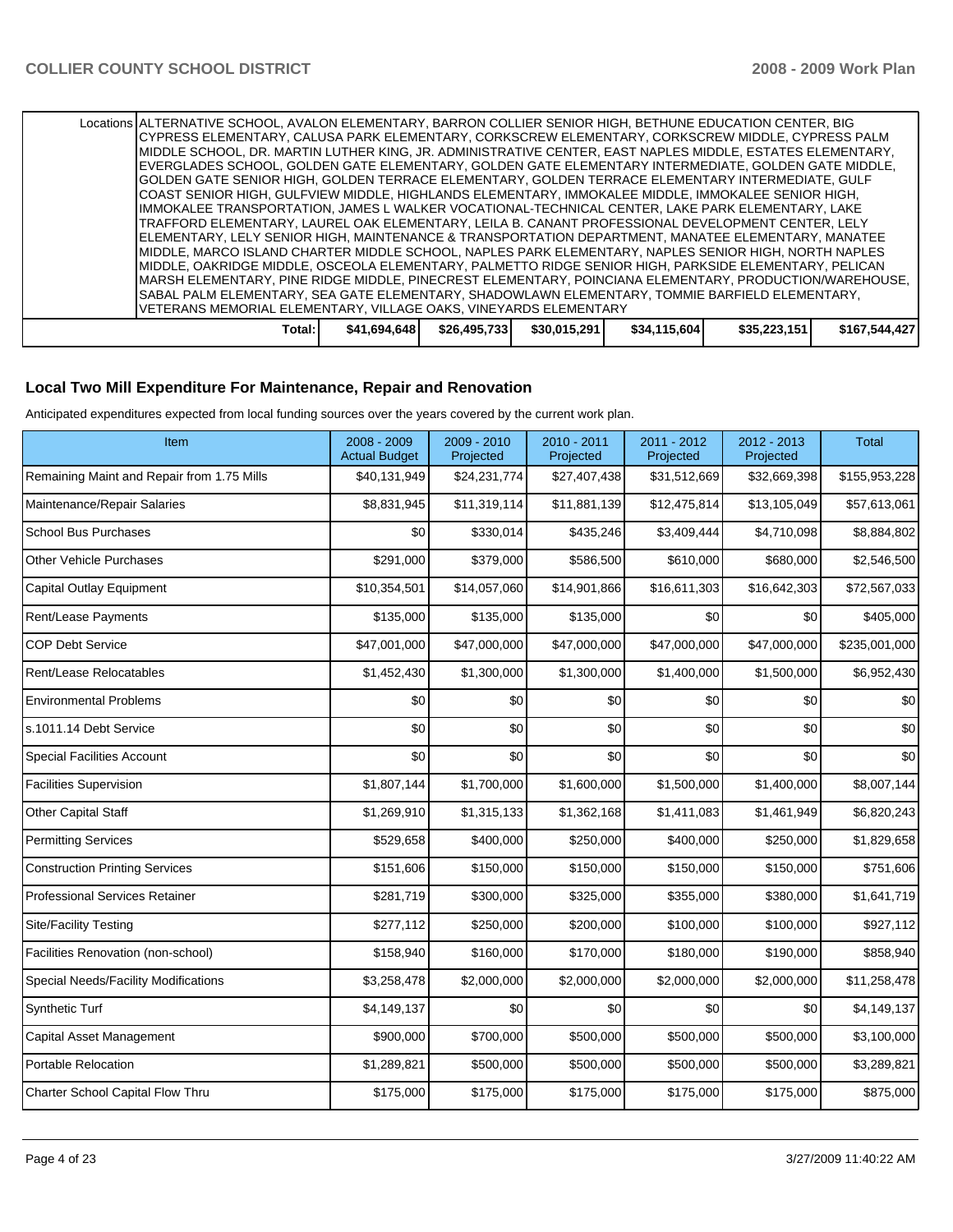| <b>Property Insurance</b>        | \$2,600,000   | \$2,600,000   | \$2,600,000   | \$2,600,000   | \$2,600,000   | \$13,000,000  |
|----------------------------------|---------------|---------------|---------------|---------------|---------------|---------------|
| <b>Local Expenditure Totals:</b> | \$125.046.350 | \$109,002,095 | \$113,479,357 | \$122.890.313 | \$126,013,797 | \$596.431.912 |

# **Revenue**

#### **2 Mill Revenue Source**

Schedule of Estimated Capital Outlay Revenue from each currently approved source which is estimated to be available for expenditures on the projects included in the tentative district facilities work program. All amounts are NET after considering carryover balances, interest earned, new COP's, 1011.14 and 1011.15 loans, etc. Districts cannot use 2-Mill funds for salaries except for those explicitly associated with maintenance/repair projects. (1011.71 (5), F.S.)

| Item                                                                            | Fund | $2008 - 2009$<br><b>Actual Value</b> | $2009 - 2010$<br>Projected | $2010 - 2011$<br>Projected | $2011 - 2012$<br>Projected | $2012 - 2013$<br>Projected | <b>Total</b>      |
|---------------------------------------------------------------------------------|------|--------------------------------------|----------------------------|----------------------------|----------------------------|----------------------------|-------------------|
| (1) Non-exempt property<br>assessed valuation                                   |      | \$81,179,891,498                     | \$84,427,087,150           | \$87,804,170,630           | \$91,316,377,450           | \$94,968,990,940           | \$439,696,517,668 |
| (2) The Millege projected for<br>discretionary capital outlay per<br>ls.1011.71 |      | 1.75                                 | 1.75                       | 1.75                       | 1.75                       | 1.75                       |                   |
| (3) Full value of the 2-Mill<br>discretionary capital outlay per<br>s.1011.71   |      | \$134,961,570                        | \$140,360,032              | \$145,974,434              | \$151,813,478              | \$157,885,947              | \$730,995,461     |
| (4) Value of the portion of the 2-<br>Mills ACTUALLY levied                     | 370  | \$134,961,570                        | \$140.360.032              | \$145.974.434              | \$151,813,478              | \$157,885,947              | \$730,995,461     |
| $(5)$ Difference of lines $(3)$ and $(4)$                                       |      | \$0                                  | \$0                        | \$0                        | \$0                        | \$0                        | \$0               |

### **PECO Revenue Source**

The figure in the row designated "PECO Maintenance" will be subtracted from funds available for new construction because PECO maintenance dollars cannot be used for new construction.

| <b>Item</b>                   | Fund             | $2008 - 2009$<br><b>Actual Budget</b> | $2009 - 2010$<br>Projected | $2010 - 2011$<br>Projected | 2011 - 2012<br>Projected | $2012 - 2013$<br>Projected | Total        |
|-------------------------------|------------------|---------------------------------------|----------------------------|----------------------------|--------------------------|----------------------------|--------------|
| <b>IPECO New Construction</b> | 340 <sup>1</sup> | \$970.333                             | \$0 <sub>1</sub>           | \$1,105,041                | \$3,003,439              | \$1,170,209                | \$6,249,022  |
| PECO Maintenance Expenditures |                  | \$1,562,699                           | \$2,263,959                | \$2,607,853                | \$2,602,935              | \$2,553,753                | \$11,591,199 |
|                               |                  | \$2,533,032                           | \$2,263,959                | \$3,712,894                | \$5,606,374              | \$3,723,962                | \$17,840,221 |

### **CO & DS Revenue Source**

Revenue from Capital Outlay and Debt Service funds.

| <b>Item</b>                                        | Fund | $2008 - 2009$<br><b>Actual Budget</b> | $2009 - 2010$<br>Projected | $2010 - 2011$<br>Projected | 2011 - 2012<br>Projected | $2012 - 2013$<br>Projected | Total       |
|----------------------------------------------------|------|---------------------------------------|----------------------------|----------------------------|--------------------------|----------------------------|-------------|
| ICO & DS Cash Flow-through<br><b>I</b> Distributed | 360  | \$662.766                             | \$662,766                  | \$662.766                  | \$662.766                | \$662.766                  | \$3,313,830 |
| ICO & DS Interest on<br>Undistributed CO           | 360  | \$40.513                              | \$40.513                   | \$40.513                   | \$40.513                 | \$40.513                   | \$202.565   |
|                                                    |      | \$703.279                             | \$703.279                  | \$703.279                  | \$703.279                | \$703.279                  | \$3,516,395 |

#### **Fair Share Revenue Source**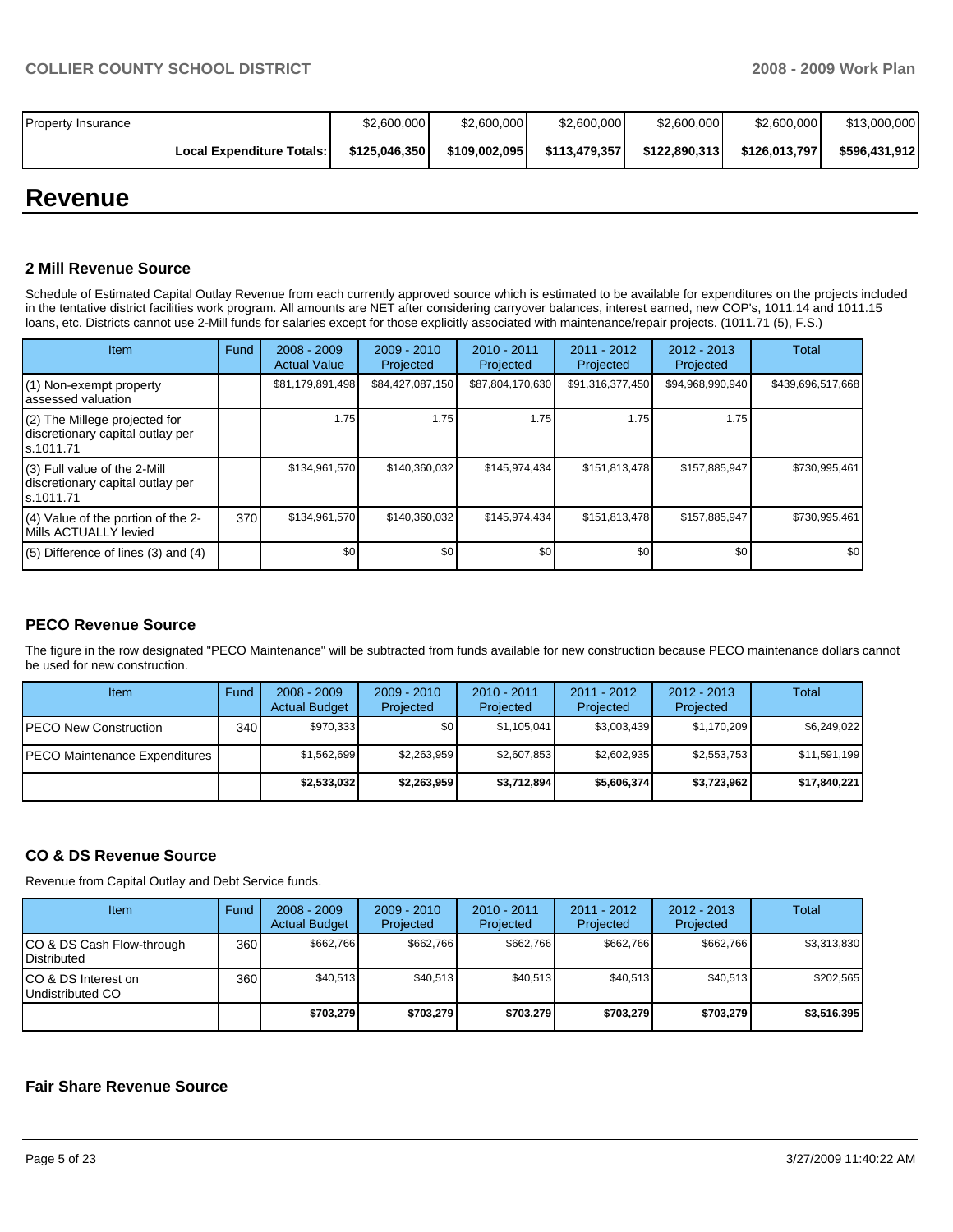All legally binding commitments for proportionate fair-share mitigation for impacts on public school facilities must be included in the 5-year district work program.

Nothing reported for this section.

#### **Sales Surtax Referendum**

Specific information about any referendum for a 1-cent or ½-cent surtax referendum during the previous year.

**Did the school district hold a surtax referendum during the past fiscal year 2007 - 2008?** No

#### **Additional Revenue Source**

Any additional revenue sources

| Item                                                                                                   | 2008 - 2009<br><b>Actual Value</b> | $2009 - 2010$<br>Projected | 2010 - 2011<br>Projected | 2011 - 2012<br>Projected | 2012 - 2013<br>Projected | <b>Total</b> |
|--------------------------------------------------------------------------------------------------------|------------------------------------|----------------------------|--------------------------|--------------------------|--------------------------|--------------|
| Proceeds from a s.1011.14/15 F.S. Loans                                                                | \$0                                | \$0                        | \$0                      | \$0                      | \$0                      | \$0          |
| District Bonds - Voted local bond<br>referendum proceeds per s.9, Art VII<br><b>State Constitution</b> | \$0                                | \$0                        | \$0                      | \$0                      | \$0                      | \$0          |
| Proceeds from Special Act Bonds                                                                        | \$0                                | \$0                        | \$0                      | \$0                      | \$0                      | \$0          |
| Estimated Revenue from CO & DS Bond<br>Sale                                                            | \$0                                | \$0                        | \$0                      | \$0                      | \$0                      | \$0          |
| <b>Proceeds from Voted Capital</b><br>Improvements millage                                             | \$0                                | \$0                        | \$0                      | \$0                      | \$0                      | \$0          |
| Other Revenue for Other Capital Projects                                                               | \$337,666                          | \$265,000                  | \$265,000                | \$265,000                | \$265,000                | \$1,397,666  |
| Proceeds from 1/2 cent sales surtax<br>authorized by school board                                      | \$0                                | \$0                        | \$0                      | \$0                      | \$0                      | \$0          |
| Proceeds from local governmental<br>infrastructure sales surtax                                        | \$0                                | \$0                        | \$0                      | \$0                      | \$0                      | \$0          |
| Proceeds from Certificates of<br>Participation (COP's) Sale                                            | \$0                                | \$0                        | \$0                      | \$0                      | \$0                      | \$0          |
| Classrooms First Bond proceeds amount<br>authorized in FY 1997-98                                      | \$0                                | \$0                        | \$0                      | \$0                      | \$0                      | \$0          |
| <b>Classrooms for Kids</b>                                                                             | \$0                                | \$0                        | \$0                      | \$0                      | \$0                      | \$0          |
| <b>District Equity Recognition</b>                                                                     | \$0                                | \$0                        | \$0                      | \$0                      | \$0                      | \$0          |
| <b>Federal Grants</b>                                                                                  | \$0                                | \$0                        | \$0                      | \$0                      | \$0                      | \$0          |
| Proportionate share mitigation (actual<br>cash revenue only, not in kind donations)                    | \$0                                | \$0                        | \$0                      | \$0                      | \$0                      | \$0          |
| Impact fees received                                                                                   | \$6,000,000                        | \$6,000,000                | \$7,000,000              | \$7,000,000              | \$8,000,000              | \$34,000,000 |
| <b>Private donations</b>                                                                               | \$0                                | \$0                        | \$0                      | \$0                      | \$0                      | \$0          |
| Grants from local governments or not-for-<br>profit organizations                                      | \$2,811,853                        | \$2,811,853                | \$2,811,853              | \$2,811,853              | \$2,811,853              | \$14,059,265 |
| Interest, Including Profit On Investment                                                               | \$2,590,487                        | \$2,959,487                | \$2,959,487              | \$3,959,487              | \$3,959,487              | \$16,428,435 |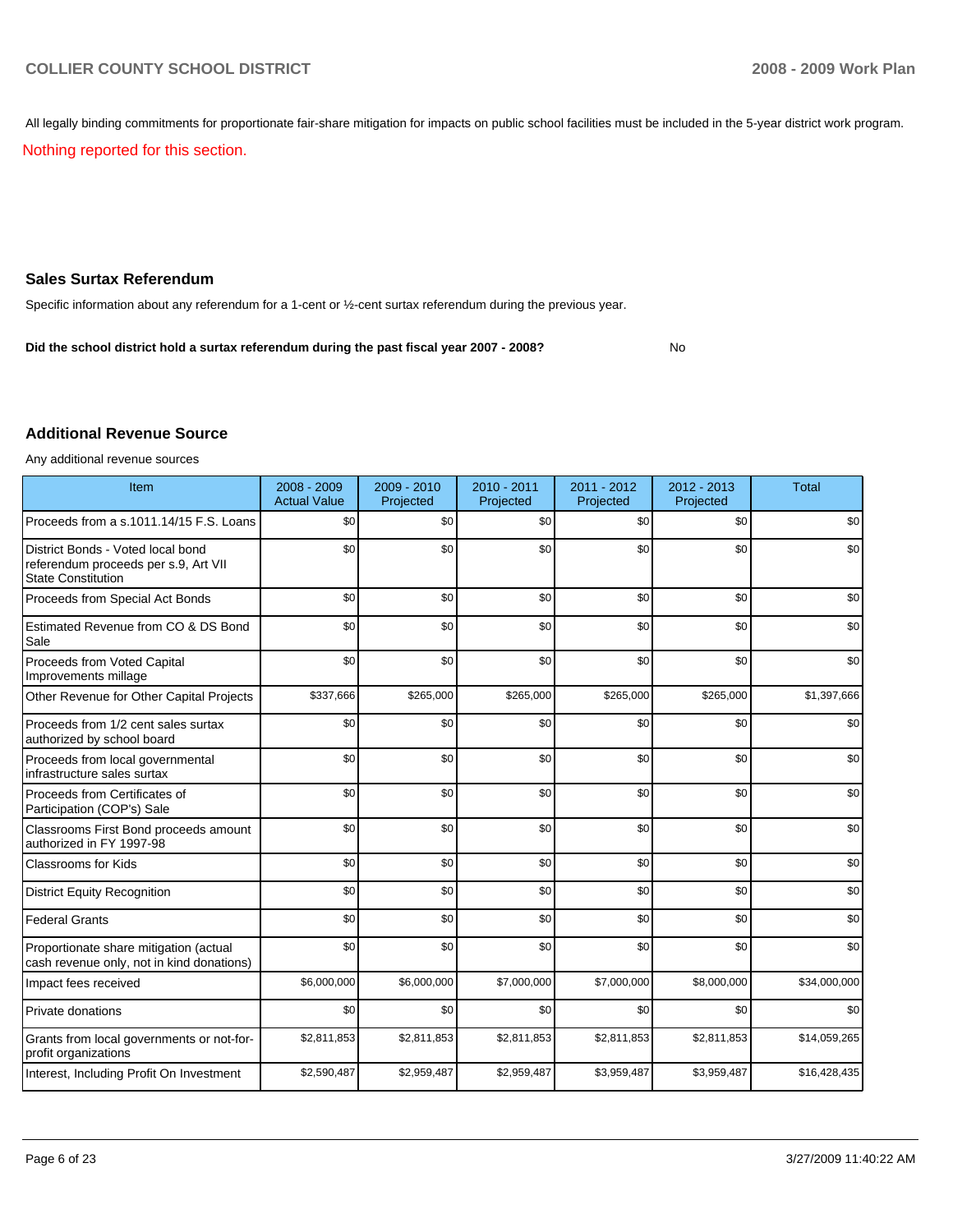| Revenue from Bonds pledging proceeds<br>Ifrom 1 cent or 1/2 cent Sales Surtax | \$0           | \$0          | \$0          | \$0              | \$0              | \$0              |
|-------------------------------------------------------------------------------|---------------|--------------|--------------|------------------|------------------|------------------|
| Fund Balance Carried Forward                                                  | \$227,281,565 | \$36,367,326 | \$0          | \$0 <sub>1</sub> | \$0              | \$263,648,891    |
| Obligated Fund Balance Carried Forward                                        | \$0           | \$0          | \$0          | \$0 <sub>1</sub> | <b>SO</b>        | \$0              |
| Special Facilities Account                                                    | \$0           | \$0          | \$0          | \$0              | \$0 <sub>1</sub> | \$0 <sub>1</sub> |
| 10ne Cent - 1/2 Cent Sales Surtax Debt<br><b>I</b> Service                    | \$0           | \$0          | \$0          | \$0              | \$0              | \$0              |
| <b>Subtotal</b>                                                               | \$239,021,571 | \$48,403,666 | \$13,036,340 | \$14,036,340     | \$15,036,340     | \$329,534,257    |

# **Total Revenue Summary**

| <b>Item Name</b>                                               | $2008 - 2009$<br><b>Budget</b> | $2009 - 2010$<br>Projected | $2010 - 2011$<br>Projected | $2011 - 2012$<br>Projected | 2012 - 2013<br>Projected | <b>Five Year Total</b> |
|----------------------------------------------------------------|--------------------------------|----------------------------|----------------------------|----------------------------|--------------------------|------------------------|
| Local 1.75 Mill Discretionary Capital<br><b>Outlay Revenue</b> | \$134,961,570                  | \$140,360,032              | \$145,974,434              | \$151,813,478              | \$157,885,947            | \$730,995,461          |
| IPECO and 1.75 Mill Maint and Other 1.75<br>Mill Expenditures  | (\$125,046,350)                | (\$109,002,095)            | (\$113,479,357)            | (\$122,890,313)            | (\$126,013,797)          | (\$596,431,912)        |
| <b>IPECO Maintenance Revenue</b>                               | \$1,562,699                    | \$2,263,959                | \$2,607,853                | \$2,602,935                | \$2,553,753              | \$11,591,199           |
| <b>Available 2 Mill for New Construction</b>                   | \$9,915,220                    | \$31,357,937               | \$32,495,077               | \$28,923,165               | \$31,872,150             | \$134,563,549          |
| <b>Item Name</b>                                               | $2008 - 2009$                  | $2009 - 2010$              | $2010 - 2011$              | $2011 - 2012$              | $2012 - 2013$            | <b>Five Year Total</b> |

| <b>Item Name</b>                      | 2008 - 2009<br><b>Budget</b> | 2009 - 2010<br>Projected | $2010 - 2011$<br>Projected | 2011 - 2012<br>Projected | $2012 - 2013$<br>Projected | <b>Five Year Total</b> |
|---------------------------------------|------------------------------|--------------------------|----------------------------|--------------------------|----------------------------|------------------------|
| ICO & DS Revenue                      | \$703.279                    | \$703.279                | \$703.279                  | \$703.279                | \$703.279                  | \$3,516,395            |
| <b>IPECO New Construction Revenue</b> | \$970,333                    | <b>SO</b>                | \$1,105,041                | \$3,003,439              | \$1,170,209                | \$6,249,022            |
| IOther/Additional Revenue             | \$239,021,571                | \$48,403,666             | \$13,036,340               | \$14,036,340             | \$15,036,340               | \$329,534,257          |
| <b>Total Additional Revenue</b>       | \$240,695,183                | \$49,106,945             | \$14,844,660               | \$17,743,058             | \$16,909,828               | \$339,299,674          |
| <b>Total Available Revenue</b>        | \$250,610,403                | \$80,464,882             | \$47,339,737               | \$46,666,223             | \$48,781,978               | \$473,863,223          |

# **Project Schedules**

### **Capacity Project Schedules**

A schedule of capital outlay projects necessary to ensure the availability of satisfactory classrooms for the projected student enrollment in K-12 programs.

| <b>Project Description</b> | Location                            |                  | $2008 - 2009$ | $2009 - 2010$ | 2010 - 2011 | 2011 - 2012 | 2012 - 2013 | Total           | Funded |
|----------------------------|-------------------------------------|------------------|---------------|---------------|-------------|-------------|-------------|-----------------|--------|
| Addition/renovation        | <b>AVALON</b><br><b>IELEMENTARY</b> | Planned<br>Cost: | \$0           | \$562.883     | \$9,258,020 | \$0         | \$0         | \$9,820,903 Yes |        |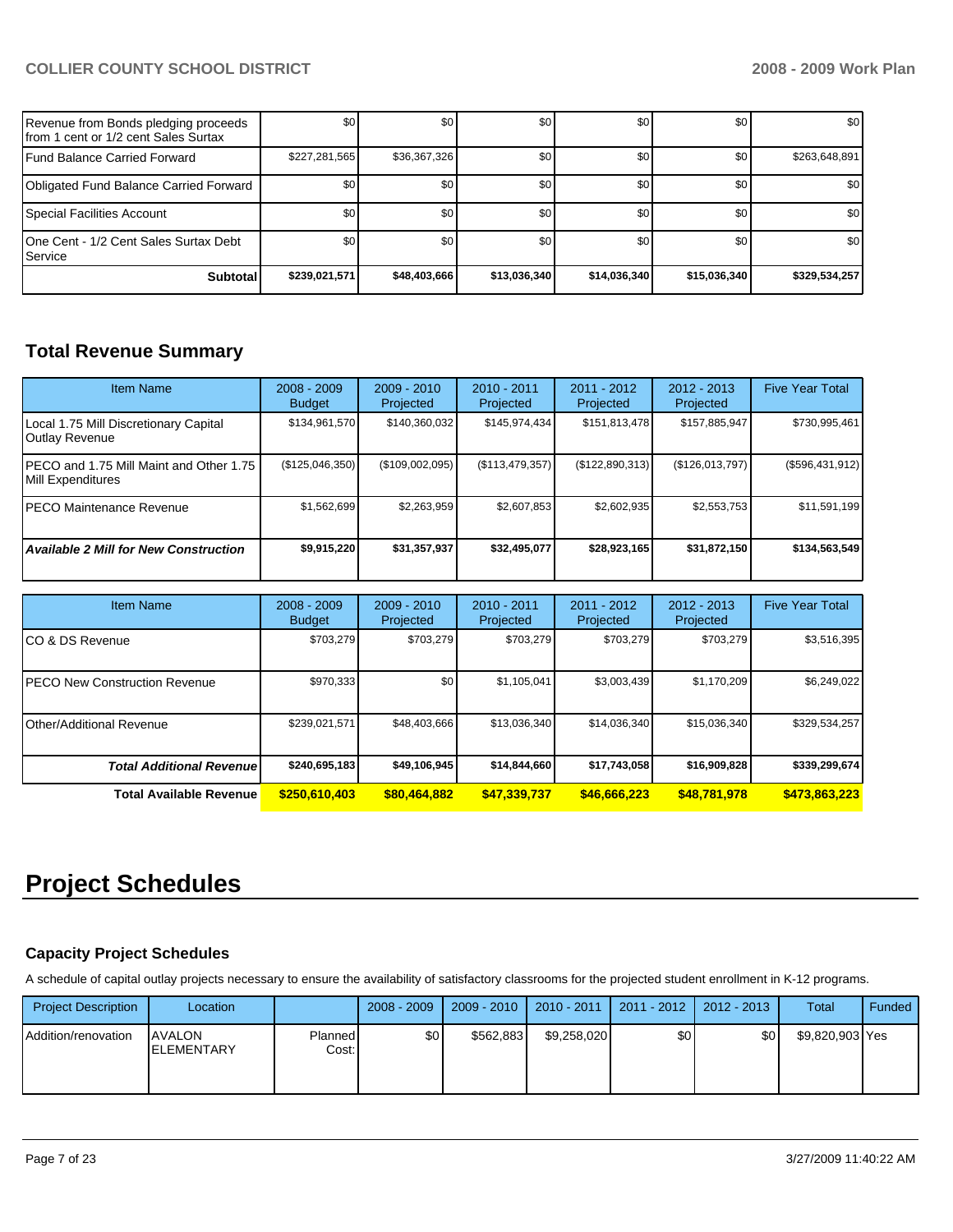|                            |                                             | <b>Student Stations:</b> | 0            | $\Omega$     | 160         | $\mathbf 0$ | $\mathbf 0$ | 160              |  |
|----------------------------|---------------------------------------------|--------------------------|--------------|--------------|-------------|-------------|-------------|------------------|--|
|                            |                                             | Total Classrooms:        | 0            | 0            | 8           | 0           | 0           | 8                |  |
|                            |                                             | Gross Sq Ft:             | 0            | 0            | 17,590      | 0           | 0           | 17,590           |  |
| Addition/renovation        | <b>TOMMIE BARFIELD</b><br><b>ELEMENTARY</b> | Planned<br>Cost:         | \$11,254,012 | \$0          | \$0         | \$0         | \$0         | \$11,254,012 Yes |  |
|                            |                                             | <b>Student Stations:</b> | 284          | 0            | 0           | $\mathbf 0$ | $\mathbf 0$ | 284              |  |
|                            |                                             | <b>Total Classrooms:</b> | 12           | 0            | 0           | 0           | $\mathbf 0$ | 12               |  |
|                            |                                             | Gross Sq Ft:             | 17,579       | 0            | 0           | 0           | 0           | 17,579           |  |
| New Elementary<br>School L | Location not<br>specified                   | Planned<br>Cost:         | \$0          | \$36,367,326 | \$0         | \$0         | \$0         | \$36,367,326 Yes |  |
|                            |                                             | <b>Student Stations:</b> | $\mathbf 0$  | 909          | $\mathbf 0$ | $\mathbf 0$ | $\mathbf 0$ | 909              |  |
|                            |                                             | Total Classrooms:        | 0            | 48           | 0           | 0           | 0           | 48               |  |
|                            |                                             | Gross Sq Ft:             | $\mathbf 0$  | 125,113      | $\mathbf 0$ | 0           | 0           | 125,113          |  |
| Addition/renovation        | <b>IMMOKALEE</b><br>SENIOR HIGH             | Planned<br>Cost:         | \$32,211,262 | \$0          | \$0         | \$0         | \$0         | \$32,211,262 Yes |  |
|                            | <b>Student Stations:</b>                    |                          | $-71$        | 0            | $\mathbf 0$ | $\mathbf 0$ | $\mathbf 0$ | $-71$            |  |
|                            |                                             | <b>Total Classrooms:</b> | 4            | 0            | 0           | 0           | 0           | 4                |  |
|                            |                                             | Gross Sq Ft:             | 2,090        | 0            | 0           | 0           | $\mathbf 0$ | 2,090            |  |

| Planned Cost:   \$43,465,274 |        | \$36,930,209 | \$9,258,020 | \$0 | \$0 | \$89,653,503 |
|------------------------------|--------|--------------|-------------|-----|-----|--------------|
| <b>Student Stations:</b>     | 213    | 909          | <b>160</b>  |     |     | 1,282        |
| <b>Total Classrooms: I</b>   | 16     | 48           |             |     |     | 72           |
| Gross Sq Ft:                 | 19,669 | 125,113      | 17,590      |     |     | 162,372      |

## **Other Project Schedules**

Major renovations, remodeling, and additions of capital outlay projects that do not add capacity to schools.

| <b>Project Description</b>                                 | Location                                  | $2008 - 2009$<br><b>Actual Budget</b> | $2009 - 2010$<br>Projected | 2010 - 2011<br>Projected | 2011 - 2012<br>Projected | $2012 - 2013$<br>Projected | Total            | Funded |
|------------------------------------------------------------|-------------------------------------------|---------------------------------------|----------------------------|--------------------------|--------------------------|----------------------------|------------------|--------|
| l Immokalee<br>Maintenance/Transportation<br>Facility      | Location not specified                    | \$841.375                             | \$9,255,125                | \$0                      | \$0                      | \$0                        | \$10,096,500 Yes |        |
| <b>Northeast</b><br>Maintenance/Transportation<br>Facility | Location not specified                    | \$920.075                             | \$9,255,125                | \$0                      | \$0                      | \$0                        | \$10,175,200 Yes |        |
| Ilmmokalee Area Renovations                                | <b>BETHUNE EDUCATION</b><br><b>CENTER</b> | \$9,669,332                           | \$0                        | \$0                      | \$0                      | \$0                        | \$9,669,332 Yes  |        |
| lOsceola Transfer                                          | Location not specified                    | \$2,811,853                           | \$2,811,853                | \$2,811,853              | \$2,811,853              | \$2,811,853                | \$14,059,265 Yes |        |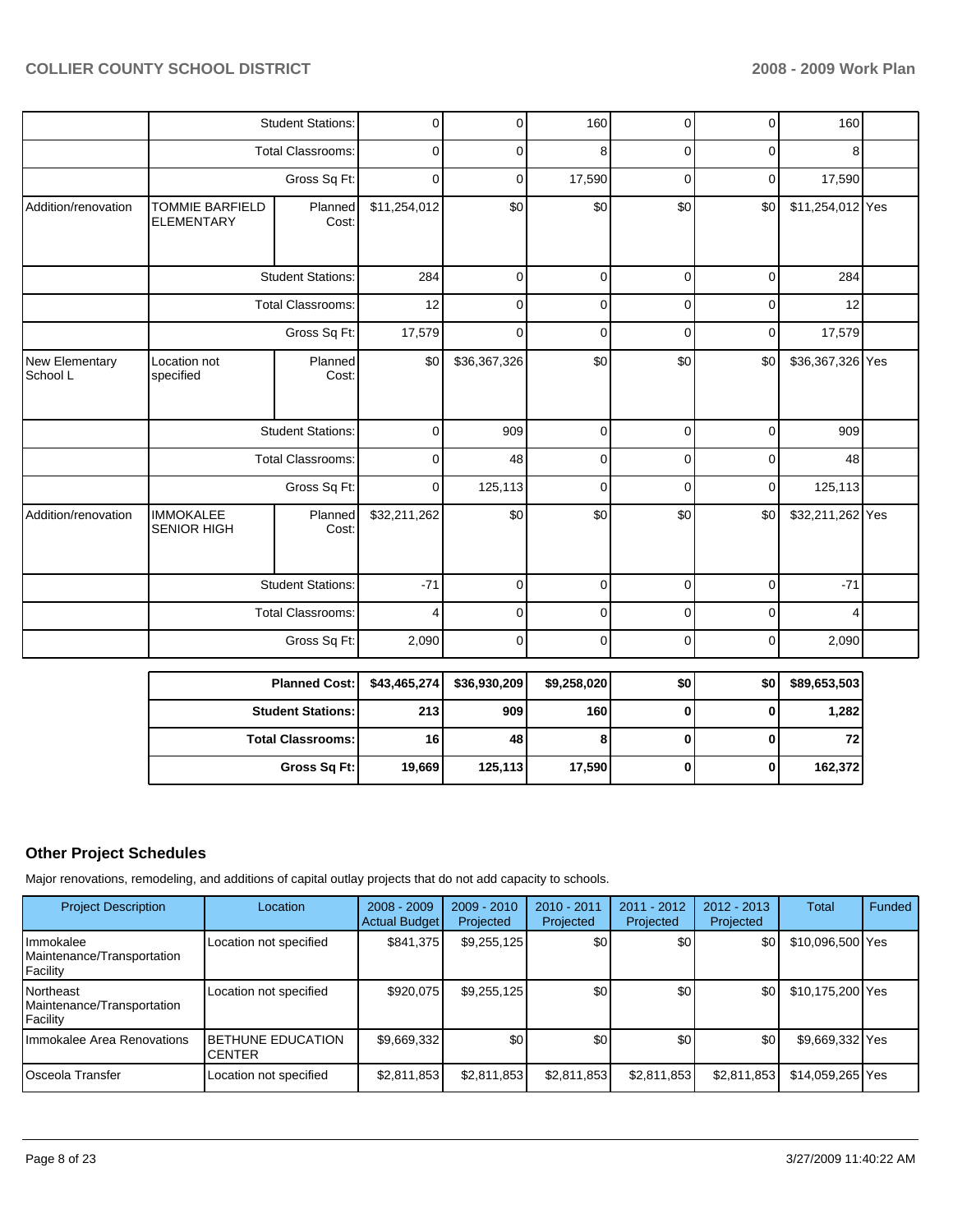| <b>HVAC/Renovations Carry</b><br>Forward              | NAPLES SENIOR HIGH                                              | \$198,244    | \$0          | \$0          | \$0          | \$0          | \$198,244 Yes    |     |
|-------------------------------------------------------|-----------------------------------------------------------------|--------------|--------------|--------------|--------------|--------------|------------------|-----|
| <b>Gymnasium Carry Forward</b>                        | <b>NAPLES SENIOR HIGH</b>                                       | \$16,798,035 | \$0          | \$0          | \$0          | \$0          | \$16,798,035 Yes |     |
| Additions/Renovations Carry<br>Forward                | <b>PINECREST</b><br><b>ELEMENTARY</b>                           | \$1,108,404  | \$0          | \$0          | \$0          | \$0          | \$1,108,404 Yes  |     |
| Additions/Renovations Carry<br>Forward                | <b>HIGHLANDS</b><br><b>ELEMENTARY</b>                           | \$960,307    | \$0          | \$0          | \$0          | \$0          | \$960,307 Yes    |     |
| Additions/Renovations Carry<br>Forward                | <b>LAKE TRAFFORD</b><br>ELEMENTARY                              | \$2,545,935  | \$0          | \$0          | \$0          | \$0          | \$2,545,935 Yes  |     |
| Additions/Renovations Carry<br>Forward                | <b>AVALON ELEMENTARY</b>                                        | \$955,452    | \$0          | \$0          | \$0          | \$0          | \$955,452 Yes    |     |
| Additions/Renovations Carry<br>Forward                | JAMES L WALKER<br><b>VOCATIONAL-</b><br><b>TECHNICAL CENTER</b> | \$24,194,350 | \$0          | \$0          | \$0          | \$0          | \$24,194,350 Yes |     |
| <b>HVAC/Roofing Renovation</b><br>Carry Forward       | <b>BARRON COLLIER</b><br><b>SENIOR HIGH</b>                     | \$2,590,415  | \$0          | \$0          | \$0          | \$0          | \$2,590,415 Yes  |     |
| <b>LWIT High School Carry</b><br>Forward              | JAMES L WALKER<br><b>VOCATIONAL-</b><br><b>TECHNICAL CENTER</b> | \$4,585,809  | \$0          | \$0          | \$0          | \$0          | \$4,585,809 Yes  |     |
| Additions/Renovations Carry<br>Forward                | <b>GOLDEN GATE MIDDLE</b>                                       | \$916,802    | \$0          | \$0          | \$0          | \$0          | \$916,802 Yes    |     |
| Additions/Renovations Carry<br>Forward                | <b>BIG CYPRESS</b><br><b>ELEMENTARY</b>                         | \$707,134    | \$0          | \$0          | \$0          | \$0          | \$707,134 Yes    |     |
| Additions/Renovations Carry<br>Forward                | <b>VILLAGE OAKS</b>                                             | \$1,583,273  | \$0          | \$0          | \$0          | \$0          | \$1,583,273 Yes  |     |
| High School Athletic<br>Improvements Carry Forward    | Location not specified                                          | \$2,476,251  | \$0          | \$0          | \$0          | \$0          | \$2,476,251 Yes  |     |
| <b>Addition Carry Forward</b>                         | <b>CALUSA PARK</b><br><b>ELEMENTARY</b>                         | \$1,729,265  | \$0          | \$0          | \$0          | \$0          | \$1,729,265 Yes  |     |
| Carry Forward                                         | <b>CYPRESS PALM MIDDLE</b><br>SCHOOL                            | \$276,630    | \$0          | \$0          | \$0          | \$0          | \$276,630 Yes    |     |
| Carry Forward                                         | <b>VETERANS MEMORIAL</b><br>ELEMENTARY                          | \$417,458    | \$0          | \$0          | \$0          | \$0          | \$417,458 Yes    |     |
| <b>Addition Carry Forward</b>                         | <b>VETERANS MEMORIAL</b><br><b>ELEMENTARY</b>                   | \$2,475,113  | \$0          | \$0          | \$0          | \$0          | \$2,475,113 Yes  |     |
| New Elementary G Carry<br>Forward                     | <b>MIKE DAVIS</b><br><b>ELEMENTARY</b>                          | \$4,745,641  | \$0          | \$0          | \$0          | \$0          | \$4,745,641 Yes  |     |
| New Elementary J Carry<br>Forward                     | <b>PALMETTO</b><br>ELEMENTARY                                   | \$5,576,909  | \$0          | \$0          | \$0          | \$0          | \$5,576,909 Yes  |     |
| Carry Forward                                         | <b>PARKSIDE</b><br>ELEMENTARY                                   | \$229,977    | \$0          | \$0          | \$0          | $\$0$        | \$229,977 Yes    |     |
| <b>Carry Forward</b>                                  | <b>IMMOKALEE CAREER</b><br><b>CENTER</b>                        | \$14,274,941 | \$0          | \$0          | \$0          | \$0          | \$14,274,941     | Yes |
| New Elementary K Carry<br>Forward                     | <b>EDEN PARK</b><br>ELEMENTARY                                  | \$3,467,179  | \$0          | \$0          | \$0          | \$0          | \$3,467,179 Yes  |     |
| Carry Forward                                         | <b>MARCO ISLAND</b><br><b>CHARTER MIDDLE</b><br><b>SCHOOL</b>   | \$198,203    | \$0          | \$0          | \$0          | \$0          | \$198,203 Yes    |     |
| <b>Underground Tanks</b><br>Replacement Carry Forward | Location not specified                                          | \$48,585     | \$0          | \$0          | \$0          | \$0          | \$48,585 Yes     |     |
| Early Debt Retirement                                 | Location not specified                                          | \$19,400,000 | \$0          | \$0          | \$0          | \$1,759,892  | \$21,159,892 Yes |     |
| Contingency                                           | Location not specified                                          | \$7,177,342  | \$4,513,865  | \$4,693,309  | \$5,015,332  | \$5,210,233  | \$26,610,081 Yes |     |
| <b>Microsoft Settlement</b>                           | Location not specified                                          | \$113,100    | \$0          | \$0          | \$0          | \$0          | \$113,100 Yes    |     |
| <b>Building Replacement/SIR</b>                       | Location not specified                                          | \$15,000,000 | \$15,000,000 | \$15,000,000 | \$15,000,000 | \$15,000,000 | \$75,000,000 Yes |     |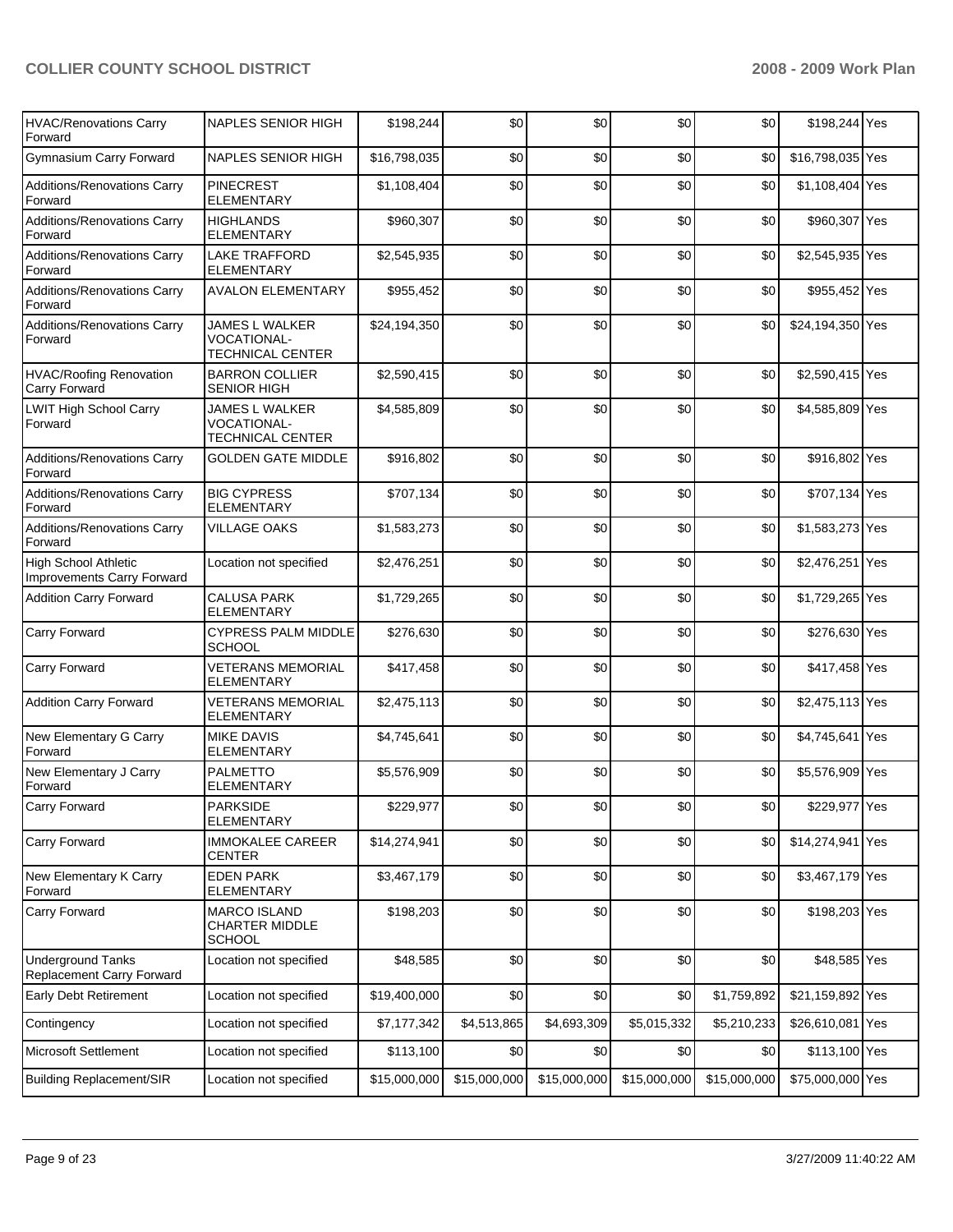| Reserve for Future Elementary   Location not specified |                        | \$36,890,395 | \$0 <sub>1</sub> | \$0                                                                           | \$0 | \$0 <sub>1</sub> | \$36,890,395 Yes |  |
|--------------------------------------------------------|------------------------|--------------|------------------|-------------------------------------------------------------------------------|-----|------------------|------------------|--|
| Site Acquisition                                       | Location not specified | \$21.261.345 |                  | \$2,698,705   \$15,576,555   \$23,839,038   \$24,000,000   \$87,375,643   Yes |     |                  |                  |  |
|                                                        |                        | S207.145.129 |                  |                                                                               |     |                  |                  |  |

#### **Additional Project Schedules**

Any projects that are not identified in the last approved educational plant survey.

Nothing reported for this section.

### **Non Funded Growth Management Project Schedules**

Schedule indicating which projects, due to planned development, that CANNOT be funded from current revenues projected over the next five years.

Nothing reported for this section.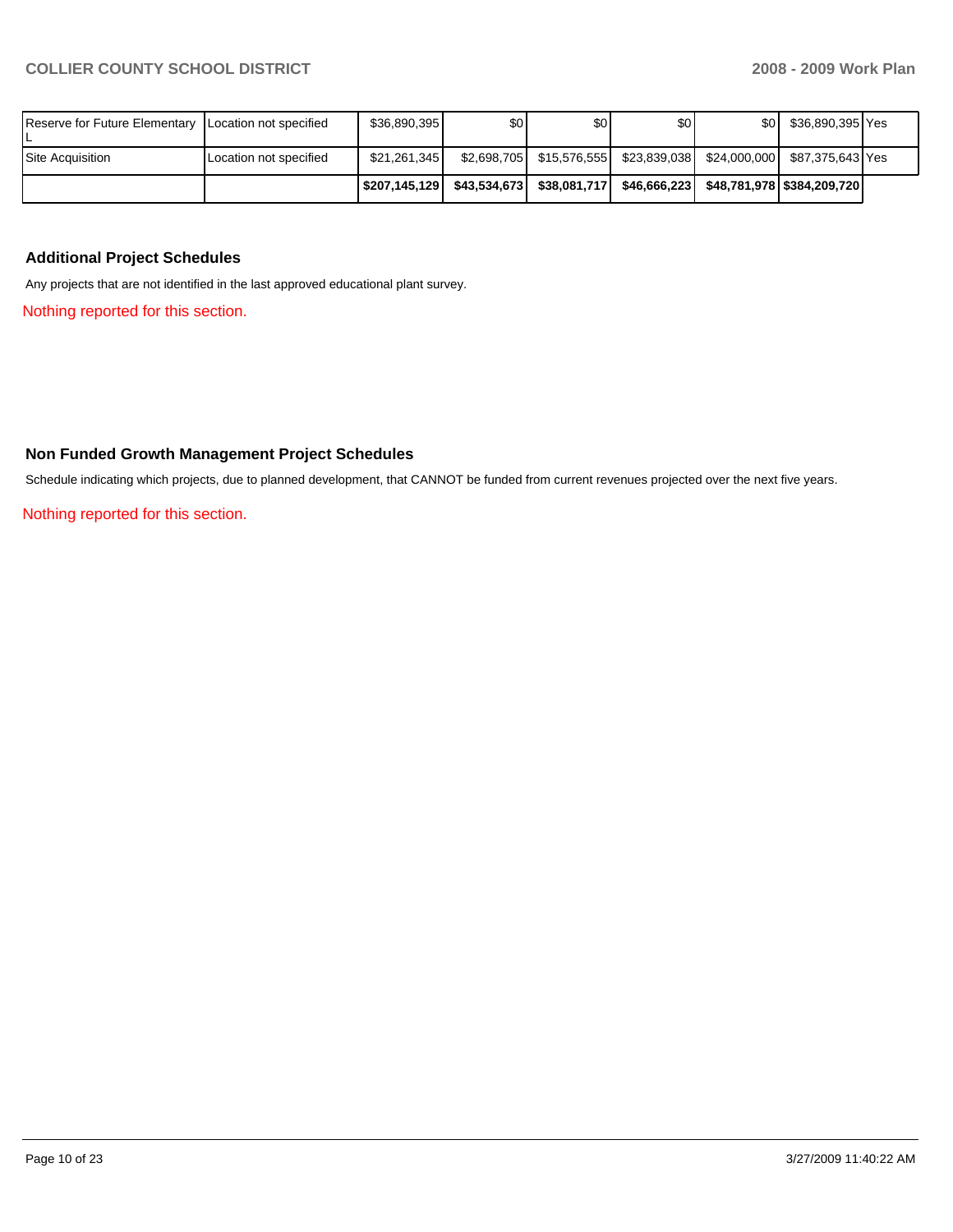## **Capacity Tracking**

| Location                                                          | $2008 -$<br>2009 Satis.<br>Stu. Sta. | Actual<br>$2008 -$<br><b>2009 FISH</b><br>Capacity | Actual<br>$2007 -$<br>2008<br><b>COFTE</b> | # Class<br><b>Rooms</b> | Actual<br>Average<br>$2008 -$<br>2009 Class<br><b>Size</b> | Actual<br>$2008 -$<br>2009<br><b>Utilization</b> | <b>New</b><br>Stu.<br>Capacity | <b>New</b><br>Rooms to<br>be<br>Added/Re<br>moved | Projected<br>$2012 -$<br>2013<br><b>COFTE</b> | Projected<br>$2012 -$<br>2013<br><b>Utilization</b> | Projected<br>$2012 -$<br>2013 Class<br><b>Size</b> |
|-------------------------------------------------------------------|--------------------------------------|----------------------------------------------------|--------------------------------------------|-------------------------|------------------------------------------------------------|--------------------------------------------------|--------------------------------|---------------------------------------------------|-----------------------------------------------|-----------------------------------------------------|----------------------------------------------------|
| <b>EVERGLADES SCHOOL</b>                                          | 537                                  | 483                                                | 136                                        | 25                      | 5                                                          | 28.00 %                                          | $\mathbf 0$                    | $\mathbf 0$                                       | 142                                           | 29.00 %                                             | 6                                                  |
| <b>GULFVIEW MIDDLE</b>                                            | 712                                  | 641                                                | 539                                        | 31                      | 17                                                         | 84.00 %                                          | $\overline{0}$                 | $\mathbf 0$                                       | 482                                           | 75.00 %                                             | 16                                                 |
| BETHUNE EDUCATION<br><b>CENTER</b>                                | 471                                  | 471                                                | 41                                         | 20                      | $\overline{2}$                                             | 9.00 %                                           | 0                              | $\Omega$                                          | $\mathbf 0$                                   | 0.00%                                               | $\mathbf 0$                                        |
| <b>LAKE PARK</b><br><b>ELEMENTARY</b>                             | 657                                  | 657                                                | 515                                        | 34                      | 15                                                         | 78.00 %                                          | $\Omega$                       | $\Omega$                                          | 508                                           | 77.00 %                                             | 15                                                 |
| TOMMIE BARFIELD<br>ELEMENTARY                                     | 719                                  | 719                                                | 701                                        | 39                      | 18                                                         | 97.00 %                                          | 41                             | 1                                                 | 647                                           | 85.00 %                                             | 16                                                 |
| SHADOWLAWN<br>ELEMENTARY                                          | 703                                  | 703                                                | 520                                        | 37                      | 14                                                         | 74.00 %                                          | $\Omega$                       | $\Omega$                                          | 505                                           | 72.00 %                                             | 14                                                 |
| <b>EDEN PARK</b><br><b>ELEMENTARY</b>                             | 874                                  | $\Omega$                                           | $\Omega$                                   | 48                      | $\Omega$                                                   | 0.00%                                            | $\Omega$                       | $\Omega$                                          | 671                                           | 0.00%                                               | 14                                                 |
| <b>PALMETTO</b><br><b>ELEMENTARY</b>                              | 979                                  | 0                                                  | $\Omega$                                   | 55                      | $\Omega$                                                   | 0.00%                                            | $\Omega$                       | $\Omega$                                          | 639                                           | 0.00%                                               | 12                                                 |
| <b>MIKE DAVIS</b><br><b>ELEMENTARY</b>                            | 979                                  | $\Omega$                                           | $\Omega$                                   | 55                      | $\overline{0}$                                             | 0.00%                                            | 0                              | $\Omega$                                          | 753                                           | 0.00%                                               | 14                                                 |
| <b>IMMOKALEE CAREER</b><br><b>CENTER</b>                          | $\Omega$                             | $\Omega$                                           | $\Omega$                                   | $\Omega$                | $\Omega$                                                   | 0.00%                                            | $\Omega$                       | $\Omega$                                          | $\overline{0}$                                | 0.00%                                               | $\mathbf 0$                                        |
| <b>NORTH NAPLES MIDDLE</b>                                        | 1,094                                | 985                                                | 921                                        | 47                      | 20                                                         | 94.00 %                                          | $\Omega$                       | $\Omega$                                          | 944                                           | 96.00 %                                             | 20                                                 |
| <b>ESTATES ELEMENTARY</b>                                         | 726                                  | 726                                                | 660                                        | 39                      | 17                                                         | 91.00 %                                          | 0                              | $\Omega$                                          | 659                                           | 91.00 %                                             | 17                                                 |
| <b>VETERANS MEMORIAL</b><br><b>ELEMENTARY</b>                     | 779                                  | $\Omega$                                           | 883                                        | 46                      | 19                                                         | 0.00%                                            | 114                            | 9                                                 | 866                                           | 760.00%                                             | 16                                                 |
| <b>MARCO ISLAND</b><br><b>CHARTER MIDDLE</b><br>SCHOOL            | 541                                  | $\Omega$                                           | $\Omega$                                   | 25                      | $\Omega$                                                   | 0.00%                                            | $\Omega$                       | $\Omega$                                          | $\Omega$                                      | 0.00%                                               | $\mathbf 0$                                        |
| <b>CYPRESS PALM MIDDLE</b><br><b>SCHOOL</b>                       | 1,341                                | $\Omega$                                           | 793                                        | 59                      | 13                                                         | 0.00%                                            | $-30$                          | $\Omega$                                          | 982                                           | $-3,273.00$<br>%                                    | 17                                                 |
| <b>PARKSIDE</b><br><b>ELEMENTARY</b>                              | 979                                  | $\Omega$                                           | 737                                        | 55                      | 13                                                         | 0.00%                                            | -60                            | $\Omega$                                          | 839                                           | $-1,398.00$<br>%                                    | 15                                                 |
| <b>CALUSA PARK</b><br><b>ELEMENTARY</b>                           | 853                                  | 853                                                | 937                                        | 46                      | 20                                                         | 110.00 %                                         | 71                             | 3                                                 | 844                                           | 91.00 %                                             | 17                                                 |
| <b>SABAL PALM</b><br><b>ELEMENTARY</b>                            | 745                                  | 745                                                | 963                                        | 40                      | 24                                                         | 129.00 %                                         | $\Omega$                       | $\Omega$                                          | 664                                           | 89.00 %                                             | 17                                                 |
| <b>GOLDEN TERRACE</b><br><b>ELEMENTARY</b><br><b>INTERMEDIATE</b> | 589                                  | 589                                                | 397                                        | 28                      | 14                                                         | 67.00 %                                          | $\overline{0}$                 | $\overline{0}$                                    | 517                                           | 88.00 %                                             | 18                                                 |
| <b>GOLDEN GATE</b><br><b>ELEMENTARY</b><br><b>INTERMEDIATE</b>    | 409                                  | 409                                                | 374                                        | 20                      | 19 <sup>1</sup>                                            | 91.00 %                                          | $\Omega$                       | $\Omega$                                          | 404                                           | 99.00 %                                             | 20                                                 |
| GOLDEN GATE SENIOR<br><b>HIGH</b>                                 | 2,094                                | 1,989                                              | 1,550                                      | 86                      | 18                                                         | 78.00 %                                          | $\overline{0}$                 | $\mathbf 0$                                       | 1,174                                         | 59.00 %                                             | 14                                                 |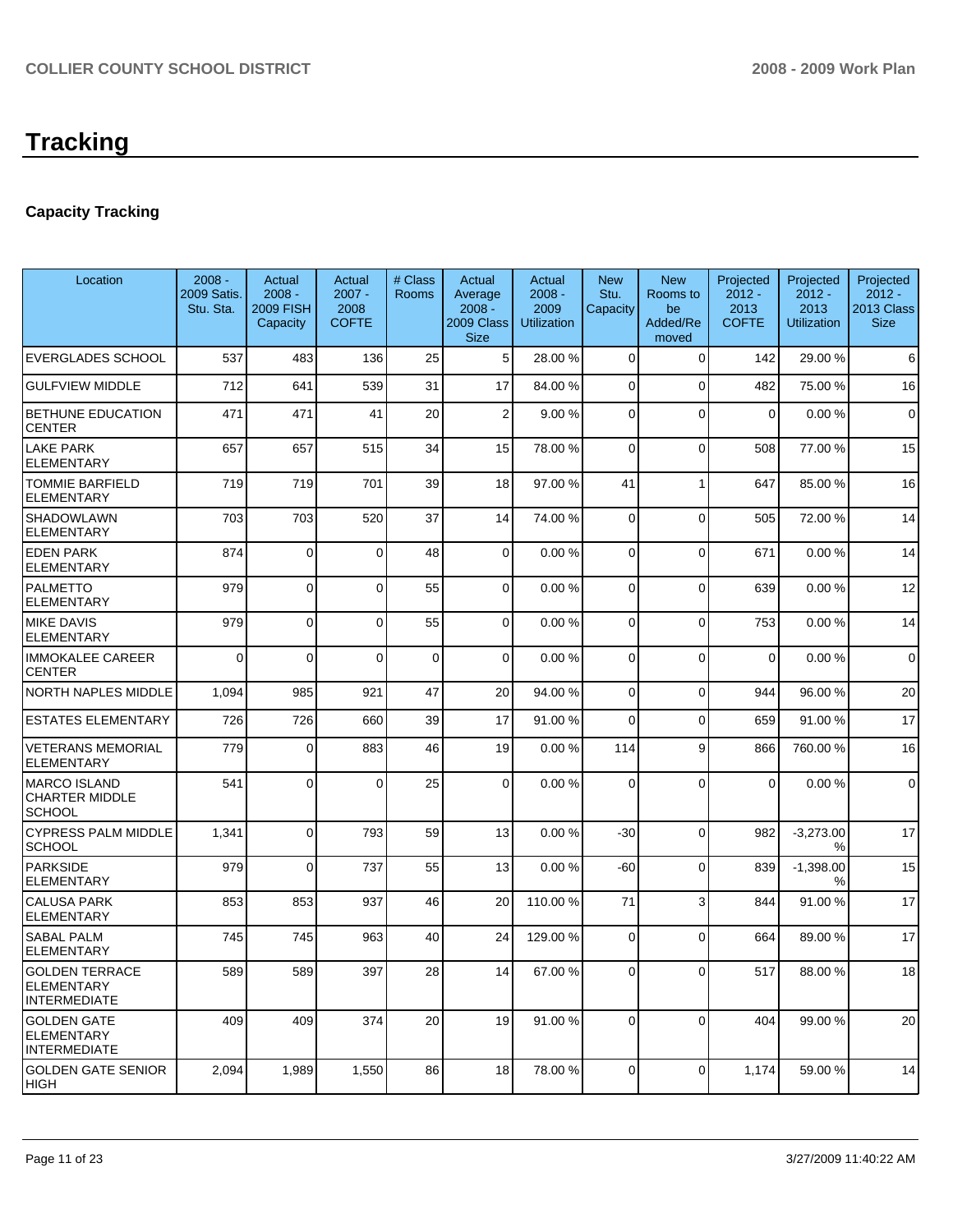| <b>IPALMETTO RIDGE</b><br><b>SENIOR HIGH</b>                           | 2,022 | 1,921 | 1,920 | 86 | 22 | 100.00 % | $\mathbf 0$    | $\Omega$       | 2,157          | 112.00 % | 25             |
|------------------------------------------------------------------------|-------|-------|-------|----|----|----------|----------------|----------------|----------------|----------|----------------|
| PELICAN MARSH<br><b>ELEMENTARY</b>                                     | 846   | 846   | 775   | 46 | 17 | 92.00 %  | $\Omega$       | $\Omega$       | 802            | 95.00 %  | 17             |
| <b>GULF COAST SENIOR</b><br><b>HIGH</b>                                | 2,118 | 2,012 | 2,064 | 87 | 24 | 103.00 % | $\Omega$       | 0              | 1,981          | 98.00 %  | 23             |
| <b>CORKSCREW</b><br><b>ELEMENTARY</b>                                  | 926   | 926   | 822   | 50 | 16 | 89.00 %  | $-116$         | -6             | 751            | 93.00 %  | 17             |
| <b>CORKSCREW MIDDLE</b>                                                | 1,326 | 1,193 | 936   | 56 | 17 | 78.00 %  | $\Omega$       | $\mathbf 0$    | 974            | 82.00 %  | 17             |
| <b>OSCEOLA</b><br><b>ELEMENTARY</b>                                    | 726   | 726   | 867   | 39 | 22 | 119.00 % | $\Omega$       | $\Omega$       | 657            | 90.00 %  | 17             |
| <b>OAKRIDGE MIDDLE</b>                                                 | 1,470 | 1,323 | 1,133 | 64 | 18 | 86.00 %  | $\Omega$       | 0              | 1,121          | 85.00 %  | 18             |
| <b>ALTERNATIVE SCHOOL</b>                                              | 262   | 262   | 375   | 13 | 29 | 143.00 % | $\Omega$       | $\Omega$       | $\Omega$       | 0.00%    | $\overline{0}$ |
| MANATEE<br><b>ELEMENTARY</b>                                           | 805   | 805   | 500   | 44 | 11 | 62.00 %  | $\Omega$       | $\Omega$       | 541            | 67.00 %  | 12             |
| <b>MANATEE MIDDLE</b>                                                  | 1,477 | 1,329 | 577   | 64 | 9  | 43.00 %  | $\Omega$       | 0              | 712            | 54.00 %  | 11             |
| <b>VILLAGE OAKS</b>                                                    | 870   | 870   | 559   | 46 | 12 | 64.00%   | $\mathbf 0$    | 0              | 692            | 80.00 %  | 15             |
| <b>GOLDEN TERRACE</b><br><b>ELEMENTARY</b>                             | 687   | 687   | 487   | 37 | 13 | 71.00 %  | $\Omega$       | $\Omega$       | 409            | 60.00 %  | 11             |
| <b>IMMOKALEE MIDDLE</b>                                                | 1,382 | 1,244 | 1,006 | 60 | 17 | 81.00%   | $\Omega$       | $\Omega$       | 692            | 56.00 %  | 12             |
| <b>VINEYARDS</b><br><b>ELEMENTARY</b>                                  | 1,011 | 1,011 | 919   | 54 | 17 | 91.00 %  | $-128$         | -8             | 696            | 79.00 %  | 15             |
| <b>LELY ELEMENTARY</b>                                                 | 821   | 821   | 776   | 45 | 17 | 94.00 %  | $\Omega$       | $\mathbf 0$    | 728            | 89.00 %  | 16             |
| <b>LAUREL OAK</b><br><b>ELEMENTARY</b>                                 | 813   | 813   | 820   | 44 | 19 | 101.00 % | $-126$         | -9             | 629            | 92.00 %  | 18             |
| <b>IMMOKALEE SENIOR</b><br><b>HIGH</b>                                 | 1,929 | 1,833 | 1,465 | 81 | 18 | 80.00 %  | $\Omega$       | $\mathbf 0$    | 1,219          | 67.00 %  | 15             |
| <b>JAMES L WALKER</b><br><b>VOCATIONAL-</b><br><b>TECHNICAL CENTER</b> | 1,359 | 1,631 | 356   | 58 | 6  | 22.00 %  | 0              | $\Omega$       | $\overline{0}$ | 0.00%    | $\overline{0}$ |
| <b>BARRON COLLIER</b><br><b>SENIOR HIGH</b>                            | 1,902 | 1,807 | 1,678 | 80 | 21 | 93.00 %  | $\Omega$       | $\Omega$       | 1,700          | 94.00 %  | 21             |
| <b>GOLDEN GATE MIDDLE</b>                                              | 1,251 | 1,126 | 820   | 52 | 16 | 73.00 %  | -79            | 0              | 791            | 76.00 %  | 15             |
| <b>BIG CYPRESS</b><br><b>ELEMENTARY</b>                                | 976   | 976   | 969   | 51 | 19 | 99.00 %  | $-36$          | -4             | 851            | 91.00 %  | 18             |
| EAST NAPLES MIDDLE                                                     | 1,177 | 1,059 | 1,007 | 54 | 19 | 95.00 %  | $\overline{0}$ | $\overline{0}$ | 1,003          | 95.00 %  | 19             |
| <b>POINCIANA</b><br><b>ELEMENTARY</b>                                  | 781   | 781   | 702   | 42 | 17 | 90.00 %  | 0              | $\mathbf 0$    | 755            | 97.00 %  | 18             |
| <b>GOLDEN GATE</b><br><b>ELEMENTARY</b>                                | 741   | 741   | 465   | 38 | 12 | 63.00 %  | $\mathbf 0$    | $\mathbf 0$    | 577            | 78.00 %  | 15             |
| <b>NAPLES PARK</b><br>ELEMENTARY                                       | 797   | 797   | 623   | 43 | 14 | 78.00 %  | $\mathbf 0$    | $\mathbf 0$    | 646            | 81.00 %  | 15             |
| <b>PINE RIDGE MIDDLE</b>                                               | 1,250 | 1,125 | 1,040 | 53 | 20 | 92.00 %  | $\overline{0}$ | 12             | 909            | 81.00 %  | 14             |
| <b>LELY SENIOR HIGH</b>                                                | 2,101 | 1,996 | 1,426 | 85 | 17 | 71.00 %  | $\mathbf 0$    | $\mathbf 0$    | 1,359          | 68.00 %  | 16             |
| <b>NAPLES SENIOR HIGH</b>                                              | 2,028 | 1,927 | 1,647 | 84 | 20 | 85.00 %  | $\mathbf 0$    | 0              | 1,702          | 88.00 %  | 20             |
| PINECREST<br><b>ELEMENTARY</b>                                         | 826   | 826   | 657   | 42 | 16 | 79.00 %  | $\mathbf 0$    | 0              | 667            | 81.00 %  | 16             |
| <b>SEA GATE</b><br><b>ELEMENTARY</b>                                   | 898   | 898   | 807   | 46 | 18 | 90.00 %  | $\mathbf 0$    | $\mathbf 0$    | 813            | 91.00 %  | 18             |
| HIGHLANDS ELEMENTA                                                     | 965   | 965   | 655   | 51 | 13 | 68.00 %  | $-157$         | 9              | 713            | 88.00 %  | 12             |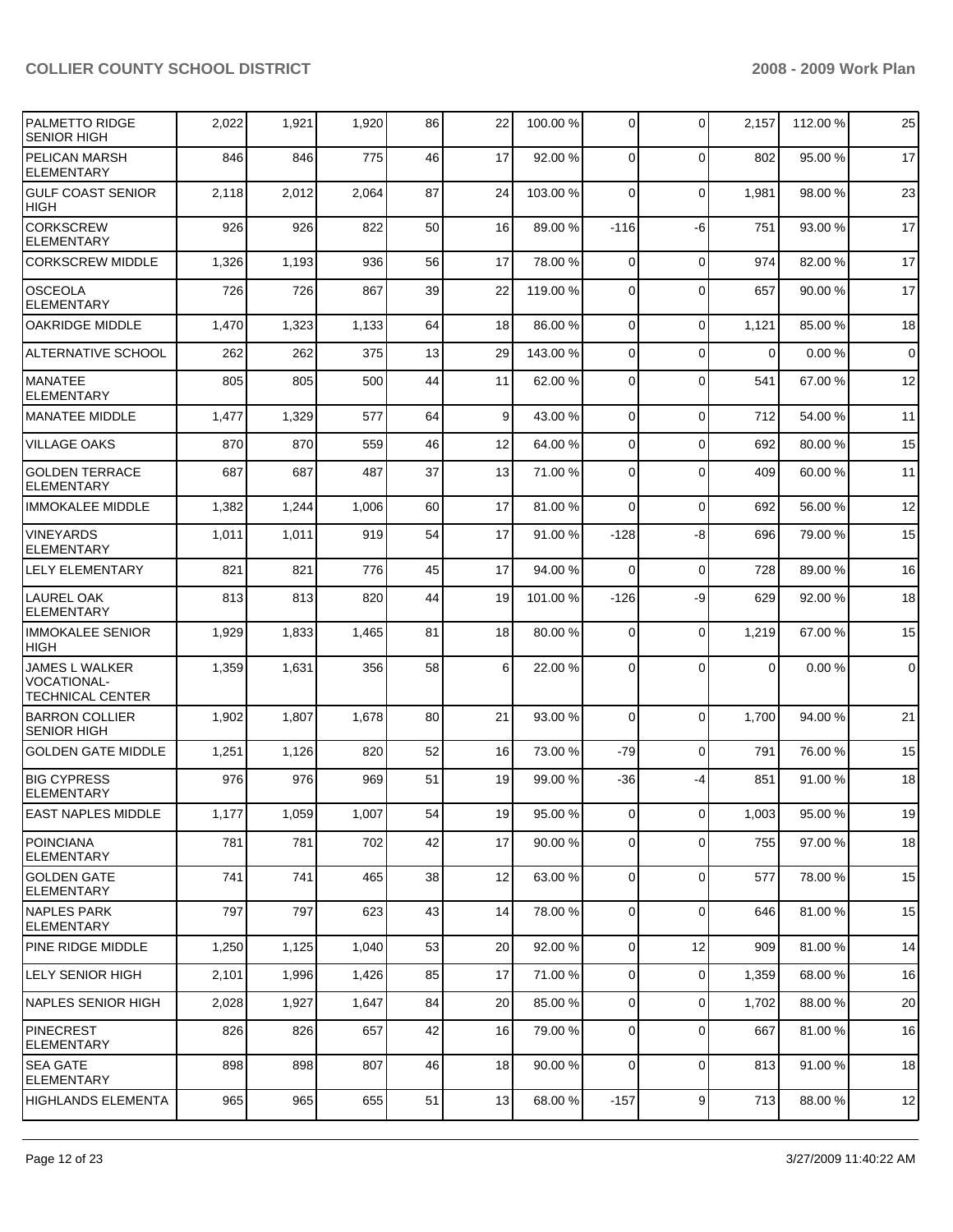| llake TRAFFORD<br><b>IELEMENTARY</b> | 899    | 8991   | 9681   | 49    | 20 <sub>1</sub> | 108.00 %  | $-54$ | 817    | $97.00 \%$ | 18 |
|--------------------------------------|--------|--------|--------|-------|-----------------|-----------|-------|--------|------------|----|
| <b>IAVALON ELEMENTARY</b>            | 560    | 560 l  | 469    | 30    | 16              | 84.00 %   | 66    | 471    | 75.00 %    | 14 |
|                                      | 54.783 | 46.706 | 40.956 | 2,609 | 16              | 87.69 % I | -494  | 40.775 | 88.23 %    | 16 |

The COFTE Projected Total (40,775) for 2012 - 2013 must match the Official Forecasted COFTE Total (41,461 ) for 2012 - 2013 before this section can be completed. In the event that the COFTE Projected Total does not match the Official forecasted COFTE, then the Balanced Projected COFTE Table should be used to balance COFTE.

| Projected COFTE for 2012 - 2013 |        |
|---------------------------------|--------|
| Elementary (PK-3)               | 15,452 |
| Middle (4-8)                    | 14,718 |
| High (9-12)                     | 11,290 |
|                                 | 41,461 |

| <b>Grade Level Type</b> | <b>Balanced Projected</b><br>COFTE for 2012 - 2013 |
|-------------------------|----------------------------------------------------|
| Elementary (PK-3)       | 48                                                 |
| Middle $(4-8)$          | 205                                                |
| High (9-12)             |                                                    |
|                         | 41,460                                             |

#### **Relocatable Replacement**

Number of relocatable classrooms clearly identified and scheduled for replacement in the school board adopted financially feasible 5-year district work program.

| Location                                   | 2008 - 2009    | $2009 - 2010$ | $2010 - 2011$ | $2011 - 2012$ | $2012 - 2013$ | Year 5 Total   |
|--------------------------------------------|----------------|---------------|---------------|---------------|---------------|----------------|
| TOMMIE BARFIELD ELEMENTARY                 | 0              |               |               | 0             |               | 7 <sup>1</sup> |
| <b>SHADOWLAWN ELEMENTARY</b>               | 0              |               | $\Omega$      |               |               | $\overline{4}$ |
| <b>IPINECREST ELEMENTARY</b>               | 11             |               | $\Omega$      | 0             | O             | 11             |
| HIGHLANDS ELEMENTARY                       | 8              | ſ             | $\Omega$      | 0             | 0             | 8 <sup>1</sup> |
| <b>ILAKE TRAFFORD ELEMENTARY</b>           | 3              | ∩             | $\Omega$      | 0             | O             | 3 <sup>l</sup> |
| IAVALON ELEMENTARY                         | 2              | ∩             | $\Omega$      | 5             | <sup>0</sup>  | $\overline{7}$ |
| IIMMOKALEE SENIOR HIGH                     | 0              | 13            | $\Omega$      | 0             | ∩             | 13             |
| JAMES L WALKER VOCATIONAL-TECHNICAL CENTER | $\mathbf 0$    | 15            | $\Omega$      | 0             |               | 15             |
| <b>IGOLDEN GATE MIDDLE</b>                 | $\overline{2}$ |               | $\Omega$      | 0             | ∩             | 2 <sub>l</sub> |
| <b>IBIG CYPRESS ELEMENTARY</b>             | 0              | $\Omega$      | $\Omega$      |               | 0             | $\overline{4}$ |
| <b>IIMMOKALEE MIDDLE</b>                   | 9              | $\Omega$      | $\Omega$      | 0             | 0             | 9 <sub>l</sub> |
| LAUREL OAK ELEMENTARY                      | 0              | ∩             | 9             | 0             | ∩             | 9 <sub>l</sub> |
| <b>ICORKSCREW ELEMENTARY</b>               | 0              |               | $\Omega$      | 6             |               | 6              |
| CORKSCREW MIDDLE                           | $\overline{2}$ |               | $\Omega$      | 0             | O             | 2 <sub>l</sub> |
| lOSCEOLA ELEMENTARY                        | 6              | ∩             | $\Omega$      | 0             | <sup>0</sup>  | $6 \mid$       |
| lCALUSA PARK ELEMENTARY                    | 14             | ∩             | $\Omega$      | 0             |               | 14             |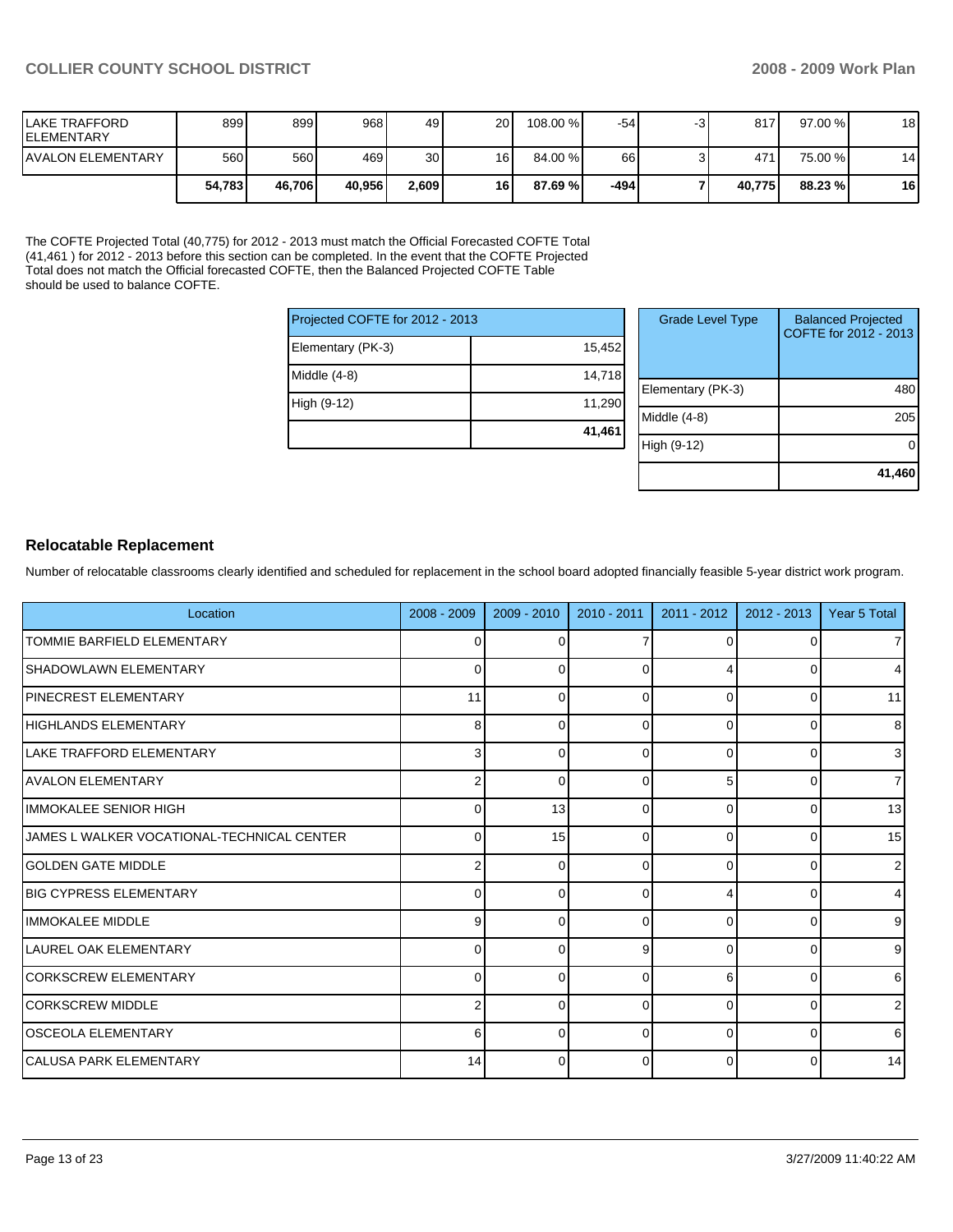| ISABAL PALM ELEMENTARY                   | . .<br>15. |    |    |           | . .<br>. |
|------------------------------------------|------------|----|----|-----------|----------|
| <b>Total Relocatable Replacements: I</b> | 70<br>. .  | 28 | 16 | 10<br>. . | 135      |

#### **Charter Schools Tracking**

Information regarding the use of charter schools.

| Location-Type                         | # Relocatable<br>units or<br>permanent<br><b>classrooms</b> | Owner           | <b>Year Started or</b><br>Scheduled | Student<br><b>Stations</b> | <b>Students</b><br>Enrolled | Years in<br>Contract | <b>Total Charter</b><br><b>Students</b><br>projected for<br>$2012 - 2013$ |
|---------------------------------------|-------------------------------------------------------------|-----------------|-------------------------------------|----------------------------|-----------------------------|----------------------|---------------------------------------------------------------------------|
| Marco Island Charter Middle<br>School |                                                             | 25 SCHOOL BOARD | 1998                                | 486                        | 392 <sub>l</sub>            |                      | 392                                                                       |
| Community School of Immokalee         |                                                             | 11 <b>OTHER</b> | 2000                                | 163                        | 221                         |                      | 221                                                                       |
|                                       | 36 <sup>1</sup>                                             |                 |                                     | 649                        | 613                         |                      | 613                                                                       |

### **Special Purpose Classrooms Tracking**

The number of classrooms that will be used for certain special purposes in the current year, by facility and type of classroom, that the district will, 1), not use for educational purposes, and 2), the co-teaching classrooms that are not open plan classrooms and will be used for educational purposes.

| School                                        | <b>School Type</b>                   | # of Elementary<br>K-3 Classrooms | # of Middle 4-8<br>Classrooms | # of High 9-12<br><b>Classrooms</b> | # of ESE<br><b>Classrooms</b> | # of Combo<br><b>Classrooms</b> | <b>Total</b><br>Classrooms |
|-----------------------------------------------|--------------------------------------|-----------------------------------|-------------------------------|-------------------------------------|-------------------------------|---------------------------------|----------------------------|
|                                               | <b>Total Educational Classrooms:</b> | O                                 | $\Omega$                      | $\bf{0}$                            | 0                             | $\bf{0}$                        |                            |
| School                                        | <b>School Type</b>                   | # of Elementary                   | # of Middle 4-8               | # of High 9-12                      | # of ESE                      | # of Combo                      | <b>Total</b>               |
|                                               |                                      | K-3 Classrooms                    | Classrooms                    | Classrooms                          | Classrooms                    | Classrooms                      | Classrooms                 |
| LAKE PARK ELEMENTARY                          | Co-Teaching                          | F                                 | 3                             | 0                                   | $\mathbf 0$                   | $\Omega$                        |                            |
| <b>TOMMIE BARFIELD ELEMENTARY</b>             | Co-Teaching                          | 5                                 |                               | $\Omega$                            | 0                             | 0                               |                            |
| <b>SHADOWLAWN ELEMENTARY</b>                  | Co-Teaching                          | 13                                |                               | 0                                   | 0                             | 0                               | 20                         |
| <b>PINECREST ELEMENTARY</b>                   | Co-Teaching                          | 14                                | 3                             | 0                                   | 0                             | $\Omega$                        | 17                         |
| <b>SEA GATE ELEMENTARY</b>                    | Co-Teaching                          | 11                                |                               | 0                                   | $\Omega$                      | $\Omega$                        | 15                         |
| <b>HIGHLANDS ELEMENTARY</b>                   | Co-Teaching                          | 18                                | 6                             | $\Omega$                            | $\Omega$                      | $\Omega$                        | 24                         |
| <b>LAKE TRAFFORD ELEMENTARY</b>               | Co-Teaching                          | 15                                | 8                             | $\Omega$                            | $\Omega$                      | $\Omega$                        | 23                         |
| AVALON ELEMENTARY                             | Co-Teaching                          | 17                                | 5                             | $\Omega$                            | $\Omega$                      | $\Omega$                        | 22                         |
| <b>EAST NAPLES MIDDLE</b>                     | Co-Teaching                          | $\Omega$                          | 17                            | $\Omega$                            | $\Omega$                      | $\Omega$                        | 17                         |
| <b>CORKSCREW ELEMENTARY</b>                   | Co-Teaching                          | 20                                | 5                             | $\Omega$                            | $\Omega$                      | $\Omega$                        | 25                         |
| <b>CORKSCREW MIDDLE</b>                       | Co-Teaching                          | $\Omega$                          | 12                            | 0                                   | 0                             | $\Omega$                        | 12                         |
| GOLDEN TERRACE ELEMENTARY<br>Isouth           | Co-Teaching                          | C                                 | 11                            | $\Omega$                            | 0                             | $\Omega$                        | 11                         |
| <b>GOLDEN GATE ELEMENTARY</b><br><b>SOUTH</b> | Co-Teaching                          | $\Omega$                          | 9                             | $\Omega$                            | $\Omega$                      | $\Omega$                        |                            |
| <b>GOLDEN GATE SENIOR HIGH</b>                | Co-Teaching                          | C                                 | $\Omega$                      | $\overline{2}$                      | $\Omega$                      | $\Omega$                        |                            |
| PALMETTO RIDGE SENIOR HIGH                    | Co-Teaching                          |                                   | 0                             | 17                                  | $\Omega$                      | $\Omega$                        | 17                         |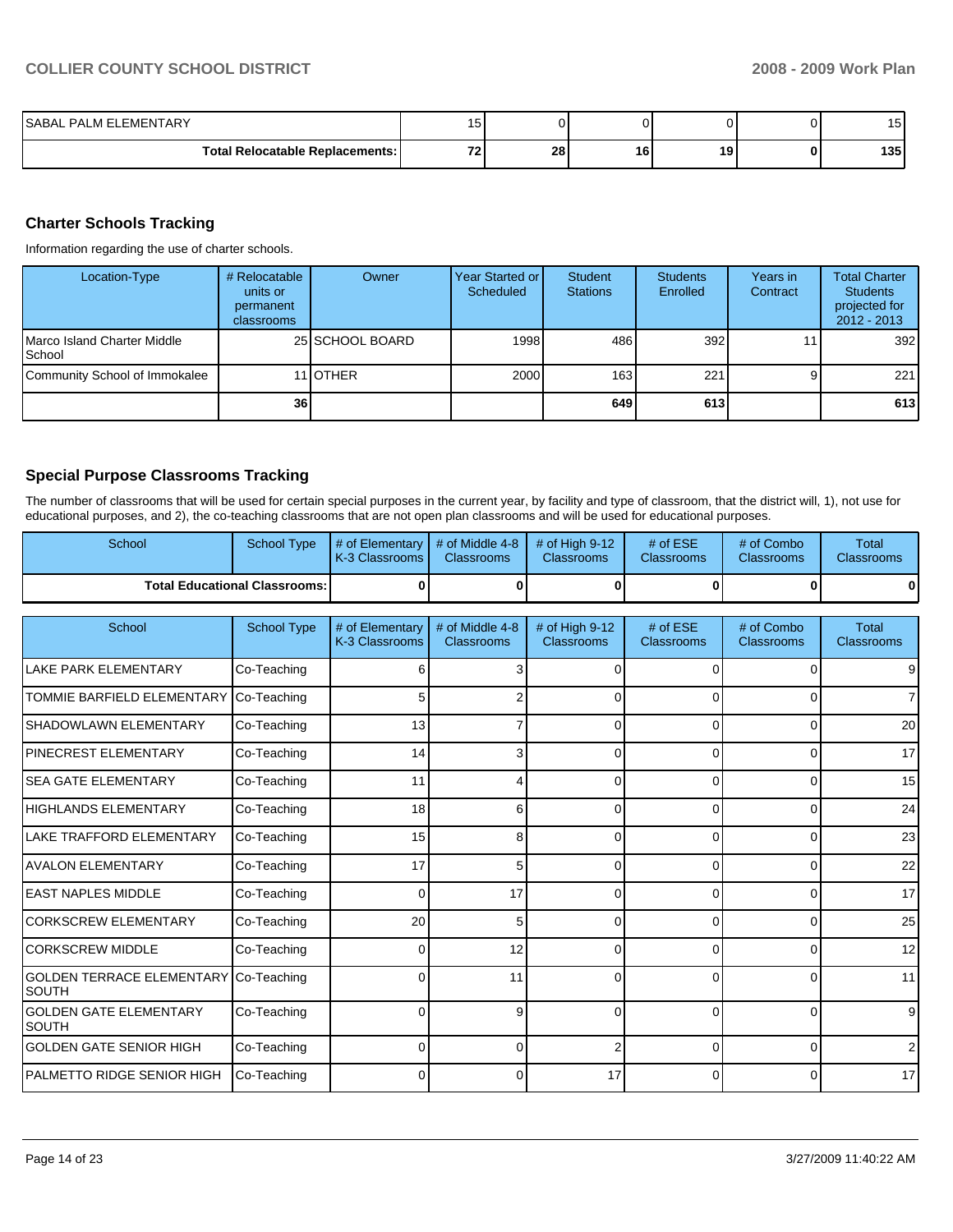| <b>VETERANS MEMORIAL</b><br><b>ELEMENTARY</b>    | Co-Teaching                          | 10             | 5              | $\Omega$    | 0              | 0              | 15             |
|--------------------------------------------------|--------------------------------------|----------------|----------------|-------------|----------------|----------------|----------------|
| POINCIANA ELEMENTARY                             | Co-Teaching                          | 17             | $\overline{7}$ | $\Omega$    | $\Omega$       | $\overline{0}$ | 24             |
| <b>GOLDEN GATE ELEMENTARY</b><br><b>NORTH</b>    | Co-Teaching                          | 18             | 0              | $\Omega$    | $\Omega$       | 0              | 18             |
| NAPLES PARK ELEMENTARY                           | Co-Teaching                          | 10             | 3              | $\mathbf 0$ | 0              | $\overline{0}$ | 13             |
| <b>PINE RIDGE MIDDLE</b>                         | Co-Teaching                          | 0              | 10             | $\Omega$    | $\Omega$       | 0              | 10             |
| <b>LELY SENIOR HIGH</b>                          | Co-Teaching                          | 0              | 0              | 19          | 0              | 0              | 19             |
| SABAL PALM ELEMENTARY                            | Co-Teaching                          | 18             | 8              | $\mathbf 0$ | 0              | $\overline{0}$ | 26             |
| <b>NORTH NAPLES MIDDLE</b>                       | Co-Teaching                          | $\mathbf 0$    | 18             | $\mathbf 0$ | 0              | 0              | 18             |
| <b>ESTATES ELEMENTARY</b>                        | Co-Teaching                          | 8              | $\overline{7}$ | $\mathbf 0$ | 0              | 0              | 15             |
| <b>EVERGLADES SCHOOL</b>                         | Co-Teaching                          | 2              | 3              | $\mathbf 0$ | 0              | $\overline{0}$ | 5              |
| <b>GULFVIEW MIDDLE</b>                           | Co-Teaching                          | 0              | $\overline{7}$ | $\Omega$    | $\Omega$       | 0              | $\overline{7}$ |
| <b>IMMOKALEE SENIOR HIGH</b>                     | Co-Teaching                          | 0              | 0              | 10          | 0              | 0              | 10             |
| <b>GOLDEN GATE MIDDLE</b>                        | Co-Teaching                          | 0              | $\overline{7}$ | $\mathbf 0$ | 0              | $\overline{0}$ | $\overline{7}$ |
| <b>BIG CYPRESS ELEMENTARY</b>                    | Co-Teaching                          | 14             | 6              | $\mathbf 0$ | 0              | 0              | 20             |
| <b>VILLAGE OAKS</b>                              | Co-Teaching                          | 17             | 7              | $\mathbf 0$ | 0              | 0              | 24             |
| <b>GOLDEN TERRACE ELEMENTARY</b><br><b>NORTH</b> | Co-Teaching                          | 20             | 0              | $\mathbf 0$ | 0              | 0              | 20             |
| <b>IMMOKALEE MIDDLE</b>                          | Co-Teaching                          | 0              | 2              | $\mathbf 0$ | 0              | 0              | $\overline{2}$ |
| <b>VINEYARDS ELEMENTARY</b>                      | Co-Teaching                          | 4              | 6              | $\Omega$    | $\Omega$       | 0              | 10             |
| <b>LELY ELEMENTARY</b>                           | Co-Teaching                          | 8              | 5              | $\mathbf 0$ | $\Omega$       | 0              | 13             |
| <b>LAUREL OAK ELEMENTARY</b>                     | Co-Teaching                          |                | 5              | $\Omega$    | $\Omega$       | 0              | 12             |
| <b>OAKRIDGE MIDDLE</b>                           | Co-Teaching                          | 0              | 17             | $\mathbf 0$ | 0              | 0              | 17             |
| <b>MANATEE ELEMENTARY</b>                        | Co-Teaching                          | 7              | 5              | $\Omega$    | $\Omega$       | 0              | 12             |
| <b>MANATEE MIDDLE</b>                            | Co-Teaching                          | 0              | 15             | $\Omega$    | $\Omega$       | 0              | 15             |
| PELICAN MARSH ELEMENTARY                         | Co-Teaching                          | 9              | 5              | $\Omega$    | $\Omega$       | 0              | 14             |
| <b>GULF COAST SENIOR HIGH</b>                    | Co-Teaching                          | $\overline{0}$ | $\overline{0}$ | 17          | $\overline{0}$ | $\circ$        | 17             |
| CYPRESS PALM MIDDLE SCHOOL                       | Co-Teaching                          | 0              | 15             | $\Omega$    | 0              | $\mathbf 0$    | 15             |
| PARKSIDE ELEMENTARY                              | Co-Teaching                          | 17             | 10             | $\mathbf 0$ | 0              | $\mathbf 0$    | 27             |
| <b>OSCEOLA ELEMENTARY</b>                        | Co-Teaching                          | 5              | $\overline{7}$ | $\mathbf 0$ | $\mathbf 0$    | $\mathbf 0$    | 12             |
| <b>CALUSA PARK ELEMENTARY</b>                    | Co-Teaching                          | 9              | 10             | $\mathbf 0$ | 0              | $\mathbf 0$    | 19             |
| EDEN PARK ELEMENTARY                             | Co-Teaching                          | 15             | 7              | $\mathbf 0$ | 0              | $\mathbf 0$    | 22             |
| PALMETTO ELEMENTARY                              | Co-Teaching                          | 15             | 5              | $\mathbf 0$ | 0              | $\mathbf 0$    | 20             |
| MIKE DAVIS ELEMENTARY                            | Co-Teaching                          | 8              | 5              | $\mathbf 0$ | 0              | $\mathbf 0$    | 13             |
| MARCO ISLAND CHARTER<br>MIDDLE SCHOOL            | Co-Teaching                          | 0              | 1              | $\mathbf 0$ | 0              | $\mathbf 0$    | $\mathbf{1}$   |
|                                                  | <b>Total Co-Teaching Classrooms:</b> | 357            | 300            | 65          | 0              | $\mathbf{0}$   | 722            |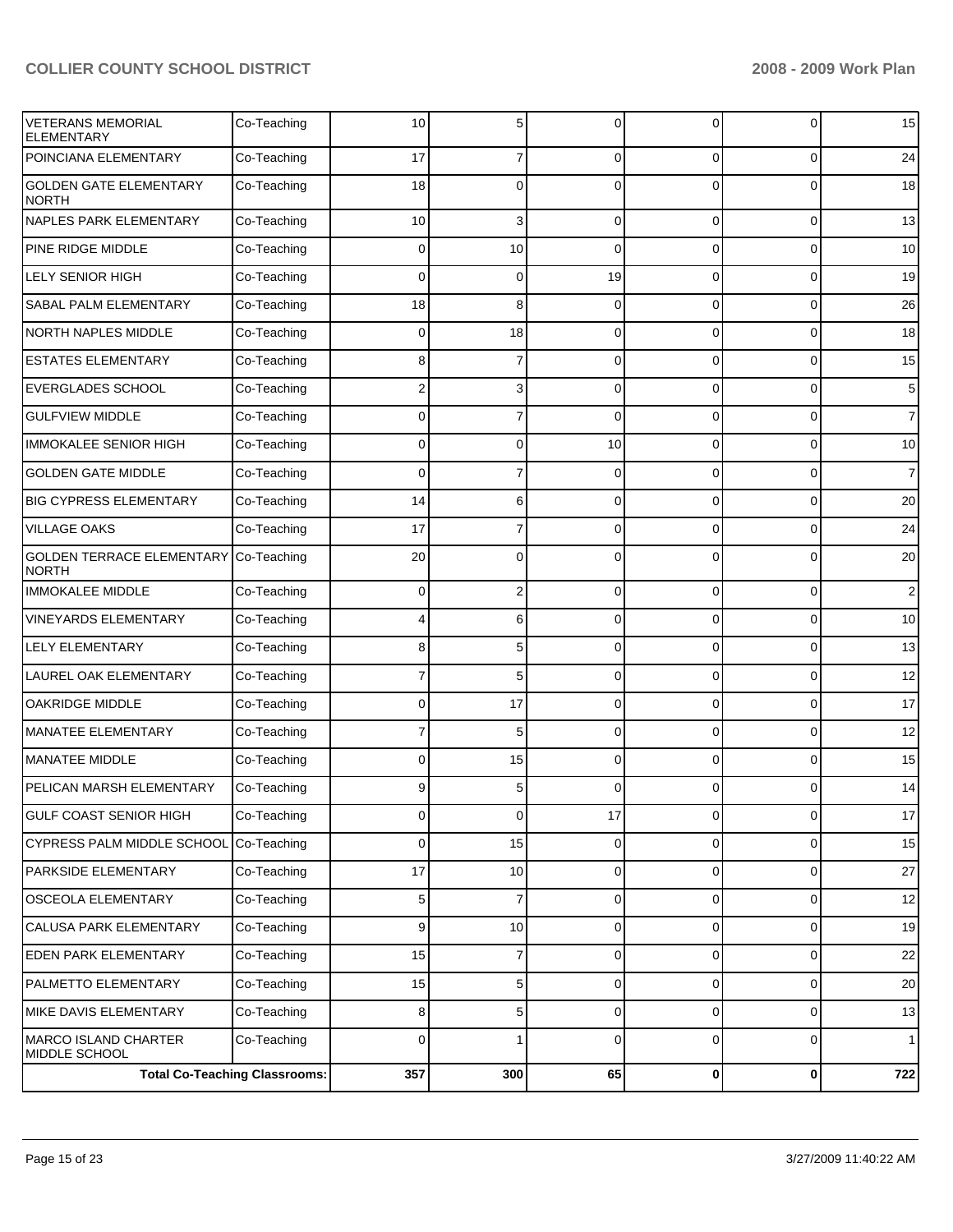#### **Infrastructure Tracking**

**Necessary offsite infrastructure requirements resulting from expansions or new schools. This section should include infrastructure information related to capacity project schedules and other project schedules (Section 4).** 

Avalon Elementary Addition/Renovation - none

Tommie Barfield Elementary Addition/Renovation - none��

New Elementary "L" - roadway improvements, sidewalks, traffic signal and turn lanes.

**Proposed location of planned facilities, whether those locations are consistent with the comprehensive plans of all affected local governments, and recommendations for infrastructure and other improvements to land adjacent to existing facilities. Provisions of 1013.33(12), (13) and (14) and 1013.36 must be addressed for new facilities planned within the 1st three years of the plan (Section 5).** 

New Elementary "L" located on Immokalee Road and Moulder Drive to accommodate growth.

**Consistent with Comp Plan?** Yes

#### **Net New Classrooms**

The number of classrooms, by grade level and type of construction, that were added during the last fiscal year.

| List the net new classrooms added in the 2007 - 2008 fiscal year. |                                                                                                                                                                                                                                   |         |             |       | List the net new classrooms to be added in the 2008 - 2009 fiscal<br>year. |                            |                                |                        |
|-------------------------------------------------------------------|-----------------------------------------------------------------------------------------------------------------------------------------------------------------------------------------------------------------------------------|---------|-------------|-------|----------------------------------------------------------------------------|----------------------------|--------------------------------|------------------------|
|                                                                   | "Classrooms" is defined as capacity carrying classrooms that are added to increase<br>capacity to enable the district to meet the Class Size Amendment.<br>$2007 - 2008$ #<br>$2007 - 2008$ #<br>$2007 - 2008$ #<br>$2007 - 2008$ |         |             |       | Totals for fiscal year 2008 - 2009 should match totals in Section 15A.     |                            |                                |                        |
| Location                                                          | Permanent                                                                                                                                                                                                                         | Modular | Relocatable | Total | $2008 - 2009$ #<br>Permanent                                               | $2008 - 2009$ #<br>Modular | $2008 - 2009$ #<br>Relocatable | $2008 - 2009$<br>Total |
| Elementary (PK-3)                                                 | 62                                                                                                                                                                                                                                |         |             | 62    |                                                                            |                            |                                | 12 I                   |
| Middle (4-8)                                                      | 51                                                                                                                                                                                                                                |         |             | 51    |                                                                            |                            |                                | ΩI                     |
| High (9-12)                                                       | 24                                                                                                                                                                                                                                |         |             | 24    |                                                                            |                            |                                |                        |
|                                                                   | 137                                                                                                                                                                                                                               |         |             | 137   | 16                                                                         |                            |                                | 16                     |

#### **Relocatable Student Stations**

Number of students that will be educated in relocatable units, by school, in the current year, and the projected number of students for each of the years in the workplan.

| <b>Site</b>                  | $2008 - 2009$ | $2009 - 2010$ | $2010 - 2011$ | $2011 - 2012$ | $2012 - 2013$ | 5 Year Average  |
|------------------------------|---------------|---------------|---------------|---------------|---------------|-----------------|
| LAKE PARK ELEMENTARY         | 87            |               |               |               |               | 17 <sup>1</sup> |
| TOMMIE BARFIELD ELEMENTARY   | 119           | 121           |               |               |               | 48              |
| <b>SHADOWLAWN ELEMENTARY</b> | 43            |               |               |               |               | 9               |
| INAPLES SENIOR HIGH          |               |               |               |               |               | ΟI              |
| <b>PINECREST ELEMENTARY</b>  | 22            |               |               |               |               | 4               |
| ISEA GATE ELEMENTARY         |               |               |               |               |               | ΩI              |
| BETHUNE EDUCATION CENTER     | 175           |               |               |               |               | 35              |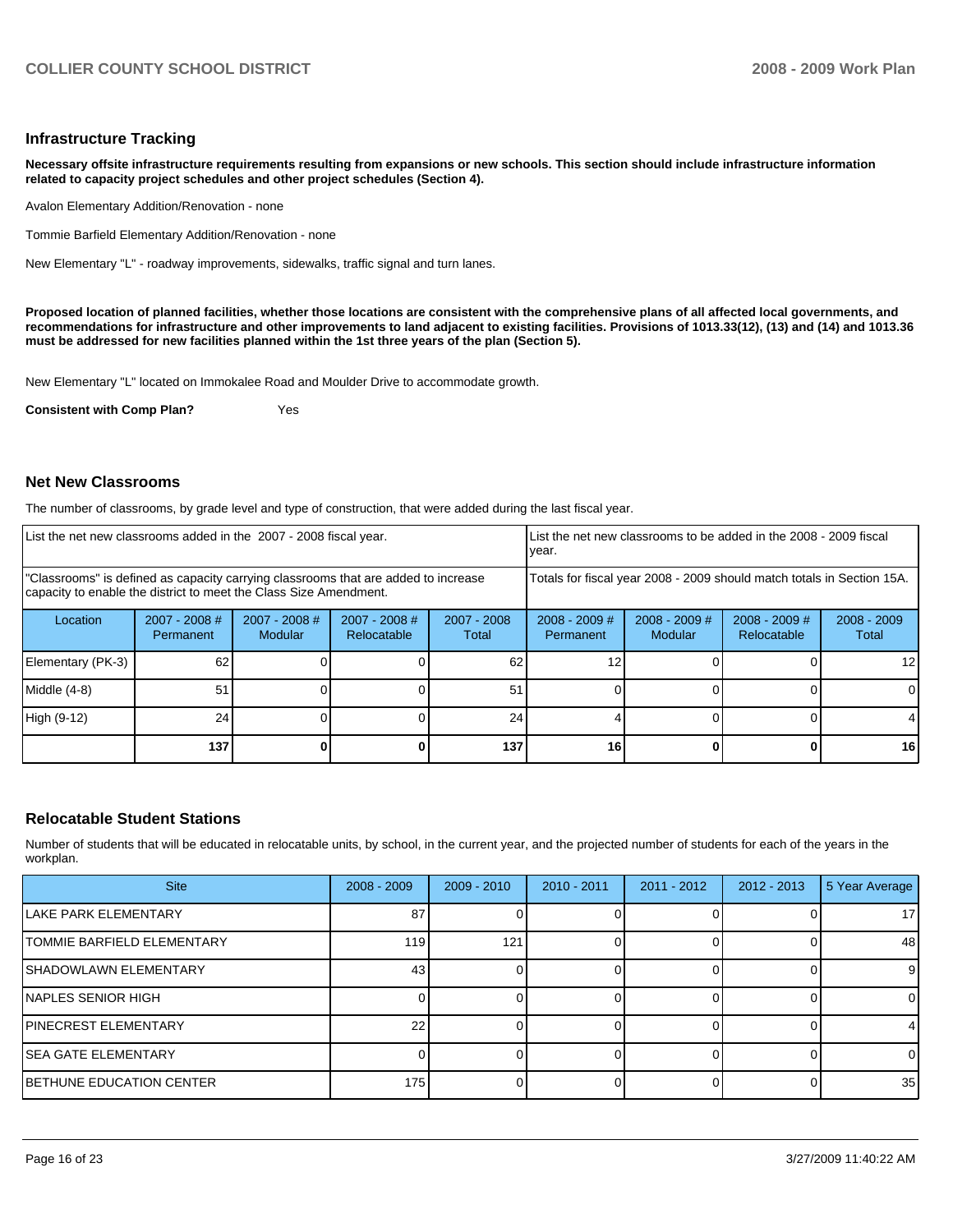| CALUSA PARK ELEMENTARY                               | 127         | 0           | 0              | 0              | 0              | 25             |
|------------------------------------------------------|-------------|-------------|----------------|----------------|----------------|----------------|
| <b>SABAL PALM ELEMENTARY</b>                         | 36          | 0           | 0              | 0              | 0              | $\overline{7}$ |
| NORTH NAPLES MIDDLE                                  | 0           | 0           | 0              | 0              | 0              | $\overline{0}$ |
| <b>ESTATES ELEMENTARY</b>                            | 0           | 0           | 0              | 0              | 0              | $\overline{0}$ |
| <b>EVERGLADES SCHOOL</b>                             | 0           | 0           | 0              | 0              | 0              | $\overline{0}$ |
| <b>GULFVIEW MIDDLE</b>                               | 0           | 0           | 0              | 3              | 0              | 1 <sup>1</sup> |
| PELICAN MARSH ELEMENTARY                             | 0           | 0           | 0              | 0              | $\Omega$       | $\overline{0}$ |
| <b>GULF COAST SENIOR HIGH</b>                        | 190         | 251         | 160            | 163            | 209            | 195            |
| <b>CYPRESS PALM MIDDLE SCHOOL</b>                    | 0           | 0           | 0              | 0              | 0              | $\overline{0}$ |
| <b>PARKSIDE ELEMENTARY</b>                           | 0           | 0           | 0              | 0              | 0              | $\overline{0}$ |
| <b>OSCEOLA ELEMENTARY</b>                            | 22          | 0           | 0              | 0              | 0              | $\overline{4}$ |
| <b>OAKRIDGE MIDDLE</b>                               | 0           | 0           | 0              | 0              | 0              | $\overline{0}$ |
| <b>ALTERNATIVE SCHOOL</b>                            | 0           | 0           | 0              | 0              | 0              | $\overline{0}$ |
| MANATEE ELEMENTARY                                   | 112         | 0           | 0              | 0              | 0              | 22             |
| <b>I</b> MANATEE MIDDLE                              | 0           | 0           | 0              | 0              | 0              | $\overline{0}$ |
| <b>VILLAGE OAKS</b>                                  | 0           | 0           | 0              | 0              | 0              | $\overline{0}$ |
| <b>GOLDEN TERRACE ELEMENTARY</b>                     | 0           | 0           | 0              | 0              | 0              | $\overline{0}$ |
| <b>IMMOKALEE MIDDLE</b>                              | 0           | 0           | 0              | 0              | 0              | $\overline{0}$ |
| <b>VINEYARDS ELEMENTARY</b>                          | 128         | 0           | 0              | 0              | 0              | 26             |
| <b>LELY ELEMENTARY</b>                               | 0           | 0           | $\mathbf 0$    | 0              | 0              | $\overline{0}$ |
| LAUREL OAK ELEMENTARY                                | 126         | 168         | 181            | 0              | 0              | 95             |
| <b>IMMOKALEE SENIOR HIGH</b>                         | 300         | 0           | 0              | 0              | 0              | 60             |
| JAMES L WALKER VOCATIONAL-TECHNICAL<br><b>CENTER</b> | 395         | 0           | 0              | 0              | 0              | 79             |
| BARRON COLLIER SENIOR HIGH                           | 0           | $\mathbf 0$ | 0              | $\Omega$       | $\mathbf 0$    | $\overline{0}$ |
| GOLDEN GATE MIDDLE                                   | 88          | 0           | $\overline{0}$ | $\overline{0}$ | $\overline{0}$ | 18             |
| <b>BIG CYPRESS ELEMENTARY</b>                        | 36          | 46          | 89             | $\overline{0}$ | $\mathbf 0$    | 34             |
| POINCIANA ELEMENTARY                                 | 36          | 0           | 0              | $\overline{0}$ | $\mathbf 0$    | 7 <sup>1</sup> |
| <b>GOLDEN GATE ELEMENTARY</b>                        | $\mathbf 0$ | 0           | 0              | 0              | $\mathbf 0$    | $\overline{0}$ |
| NAPLES PARK ELEMENTARY                               | 113         | 0           | 0              | $\overline{0}$ | $\mathbf 0$    | 23             |
| PINE RIDGE MIDDLE                                    | 10          | 0           | 0              | $\overline{0}$ | $\mathbf 0$    | $\mathbf{2}$   |
| <b>LELY SENIOR HIGH</b>                              | $\mathbf 0$ | 0           | $\mathbf 0$    | $\overline{0}$ | $\mathbf 0$    | $\overline{0}$ |
| <b>GOLDEN TERRACE ELEMENTARY INTERMEDIATE</b>        | 0           | $\mathbf 0$ | 0              | 0              | $\mathbf 0$    | $\overline{0}$ |
| <b>GOLDEN GATE ELEMENTARY INTERMEDIATE</b>           | 0           | $\mathbf 0$ | 0              | $\overline{0}$ | $\mathbf 0$    | $\overline{0}$ |
| <b>GOLDEN GATE SENIOR HIGH</b>                       | 0           | $\mathbf 0$ | 0              | $\Omega$       | 0              | $\overline{0}$ |
| PALMETTO RIDGE SENIOR HIGH                           | 0           | 32          | 61             | 148            | 280            | 104            |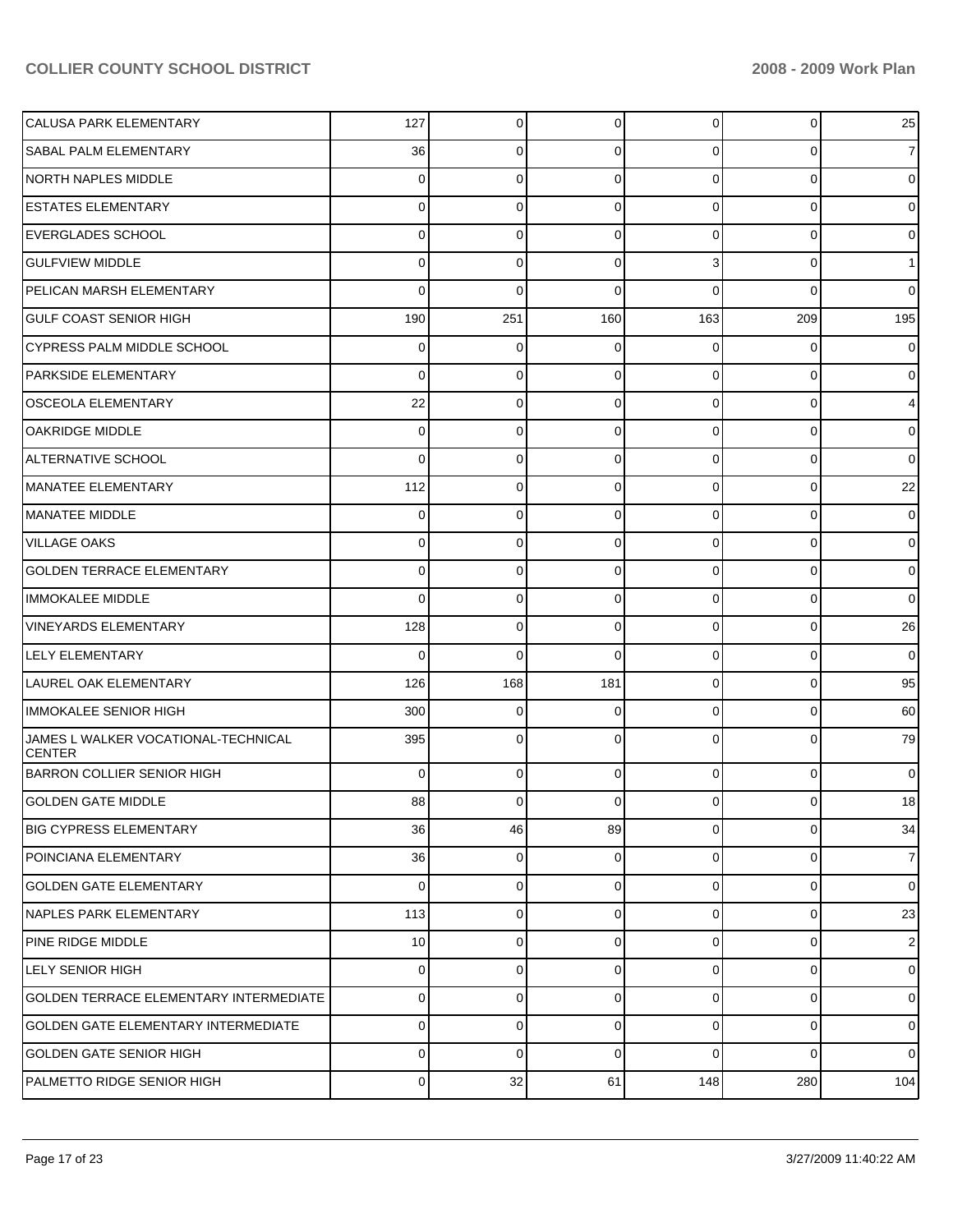| VETERANS MEMORIAL ELEMENTARY                      | 0            | 17     | 35     |          | 0              | 10 <sup>1</sup> |
|---------------------------------------------------|--------------|--------|--------|----------|----------------|-----------------|
| HIGHLANDS ELEMENTARY                              | 157          | ∩      | 0      | C        | 0              | 31              |
| LAKE TRAFFORD ELEMENTARY                          | 54           |        | n      | r        | 0              | 11              |
| <b>AVALON ELEMENTARY</b>                          | 94           |        | 11     | ſ        | 0              | 21              |
| <b>EAST NAPLES MIDDLE</b>                         | 88           | 0      | 0      | 8        | 14             | 22              |
| <b>CORKSCREW ELEMENTARY</b>                       | 116          | 75     | 99     | ∩        | $\Omega$       | 58              |
| <b>CORKSCREW MIDDLE</b>                           | 140          |        | ŋ      | r        | <sup>0</sup>   | 28              |
| <b>EDEN PARK ELEMENTARY</b>                       | 0            |        | ŋ      | r        | 0              | $\Omega$        |
| <b>PALMETTO ELEMENTARY</b>                        | 0            | ŋ      | 0      | $\Omega$ | 0              | 0               |
| IMIKE DAVIS ELEMENTARY                            | <sup>0</sup> | n      | 0      | $\Omega$ | 0              | 0               |
| <b>IMMOKALEE CAREER CENTER</b>                    | U            |        | ŋ      | r        | <sup>0</sup>   | U               |
| MARCO ISLAND CHARTER MIDDLE SCHOOL                | 0            | ŋ      | 0      | ∩        | $\overline{0}$ | 0               |
| Totals for COLLIER COUNTY SCHOOL DISTRICT         |              |        |        |          |                |                 |
| Total students in relocatables by year.           | 2,814        | 712    | 636    | 322      | 503            | 997             |
| Total number of COFTE students projected by year. | 40,495       | 40,139 | 40,001 | 40,400   | 41,461         | 40,499          |
| Percent in relocatables by year.                  | 7 %          | 2%     | 2%     | 1%       | 1%             | 2%              |

### **Leased Facilities Tracking**

Exising leased facilities and plans for the acquisition of leased facilities, including the number of classrooms and student stations, as reported in the educational plant survey, that are planned in that location at the end of the five year workplan.

| Location                                              | # of Leased<br>Classrooms 2008 -<br>2009 | <b>FISH Student</b><br><b>Stations</b> | Owner      | # of Leased<br>Classrooms 2012 -<br>2013 | <b>FISH Student</b><br><b>Stations</b> |
|-------------------------------------------------------|------------------------------------------|----------------------------------------|------------|------------------------------------------|----------------------------------------|
| llake PARK ELEMENTARY                                 | 4                                        |                                        | 65 Leased  | 0                                        |                                        |
| <b>ITOMMIE BARFIELD ELEMENTARY</b>                    | 5 <sup>1</sup>                           |                                        | 79 Leased  | $\Omega$                                 | O                                      |
| <b>SHADOWLAWN ELEMENTARY</b>                          |                                          |                                        | 15 Leased  | 0                                        |                                        |
| BETHUNE EDUCATION CENTER                              |                                          |                                        | 175 Leased | 0                                        |                                        |
| <b>SABAL PALM ELEMENTARY</b>                          | 2                                        |                                        | 36 Leased  | $\Omega$                                 |                                        |
| GULF COAST SENIOR HIGH                                | 6                                        |                                        | 150 Leased | 9                                        | 209                                    |
| <b>OSCEOLA ELEMENTARY</b>                             |                                          |                                        | 22 Leased  | $\Omega$                                 | $\Omega$                               |
| IVINEYARDS ELEMENTARY                                 | 5 <sub>l</sub>                           |                                        | 90 Leased  | 0                                        | 0                                      |
| IMMOKALEE SENIOR HIGH                                 | 7                                        |                                        | 175 Leased | $\Omega$                                 | <sup>0</sup>                           |
| IJAMES L WALKER VOCATIONAL-TECHNICAL<br><b>CENTER</b> | 17                                       |                                        | 395 Leased | $\Omega$                                 |                                        |
| lGOLDEN GATE MIDDLE                                   | 3                                        |                                        | 66 Leased  | $\Omega$                                 |                                        |
| <b>IBIG CYPRESS ELEMENTARY</b>                        | 2                                        |                                        | 36 Leased  | $\Omega$                                 |                                        |
| INAPLES PARK ELEMENTARY                               | 3                                        |                                        | 54 Leased  | $\Omega$                                 |                                        |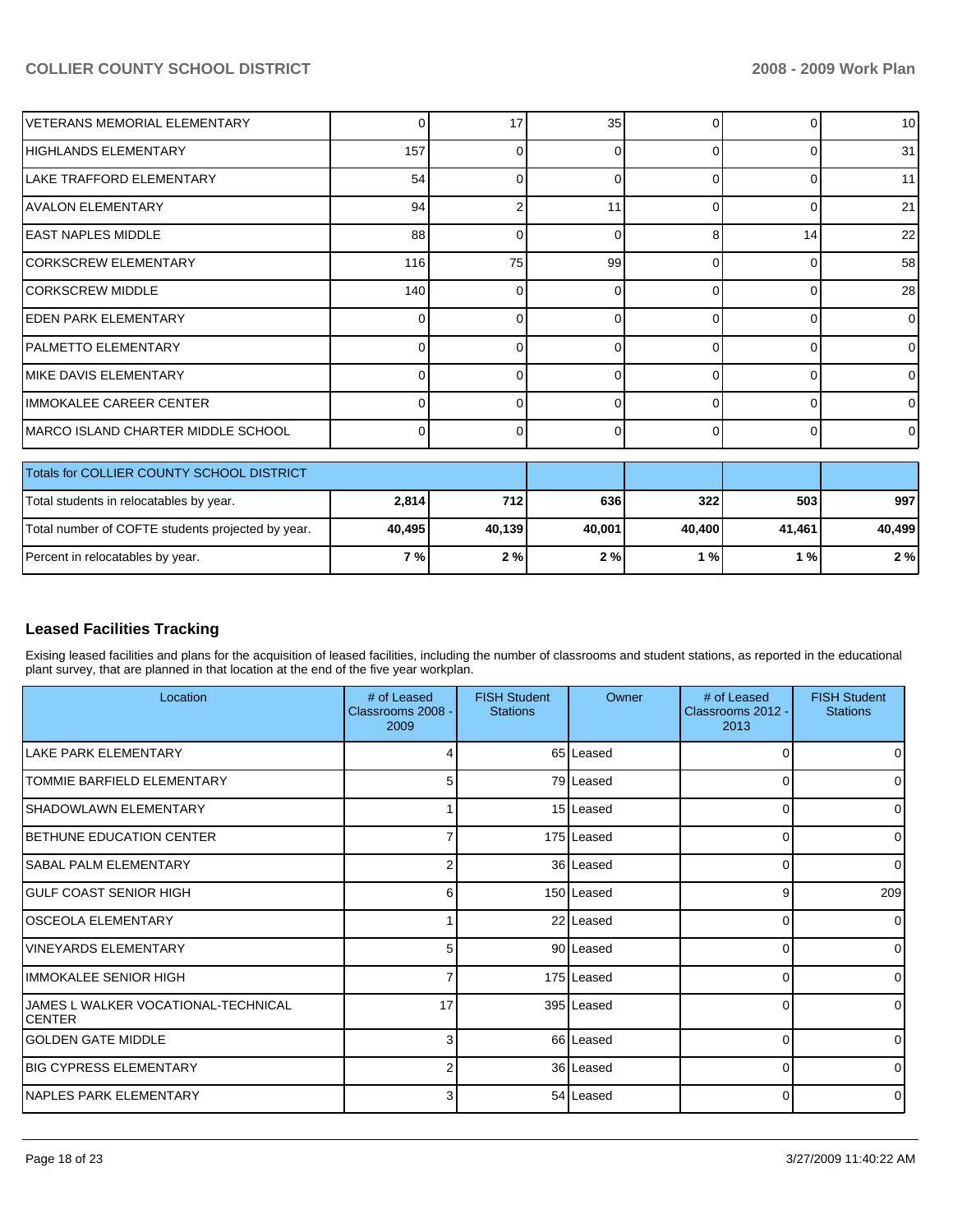| <b>IPINE RIDGE MIDDLE</b>        |    |       | 10 Leased  |    | 0              |
|----------------------------------|----|-------|------------|----|----------------|
| <b>HIGHLANDS ELEMENTARY</b>      | 8  |       | 139 Leased |    | 0              |
| <b>ILAKE TRAFFORD ELEMENTARY</b> | 3  |       | 54 Leased  |    | $\overline{0}$ |
| <b>IAVALON ELEMENTARY</b>        |    |       | 76 Leased  |    | 0              |
| <b>IEAST NAPLES MIDDLE</b>       |    |       | 88 Leased  |    | 14             |
| <b>ICORKSCREW ELEMENTARY</b>     |    |       | 116 Leased |    | $\overline{0}$ |
| <b>ICORKSCREW MIDDLE</b>         | 8  |       | 140 Leased |    | $\overline{0}$ |
| PALMETTO RIDGE SENIOR HIGH       |    |       | 0 Leased   | 12 | 280            |
| <b>IPOINCIANA ELEMENTARY</b>     |    |       | 18 Leased  |    | $\overline{0}$ |
|                                  | 98 | 1,999 |            | 22 | 503            |

#### **Failed Standard Relocatable Tracking**

Relocatable units currently reported by school, from FISH, and the number of relocatable units identified as 'Failed Standards'.

Nothing reported for this section.

# **Planning**

#### **Class Size Reduction Planning**

**Plans approved by the school board that reduce the need for permanent student stations such as acceptable school capacity levels, redistricting, busing, year-round schools, charter schools, magnet schools, public-private partnerships, multitrack scheduling, grade level organization, block scheduling, or other alternatives.** 

None

#### **School Closure Planning**

**Plans for the closure of any school, including plans for disposition of the facility or usage of facility space, and anticipated revenues.** 

None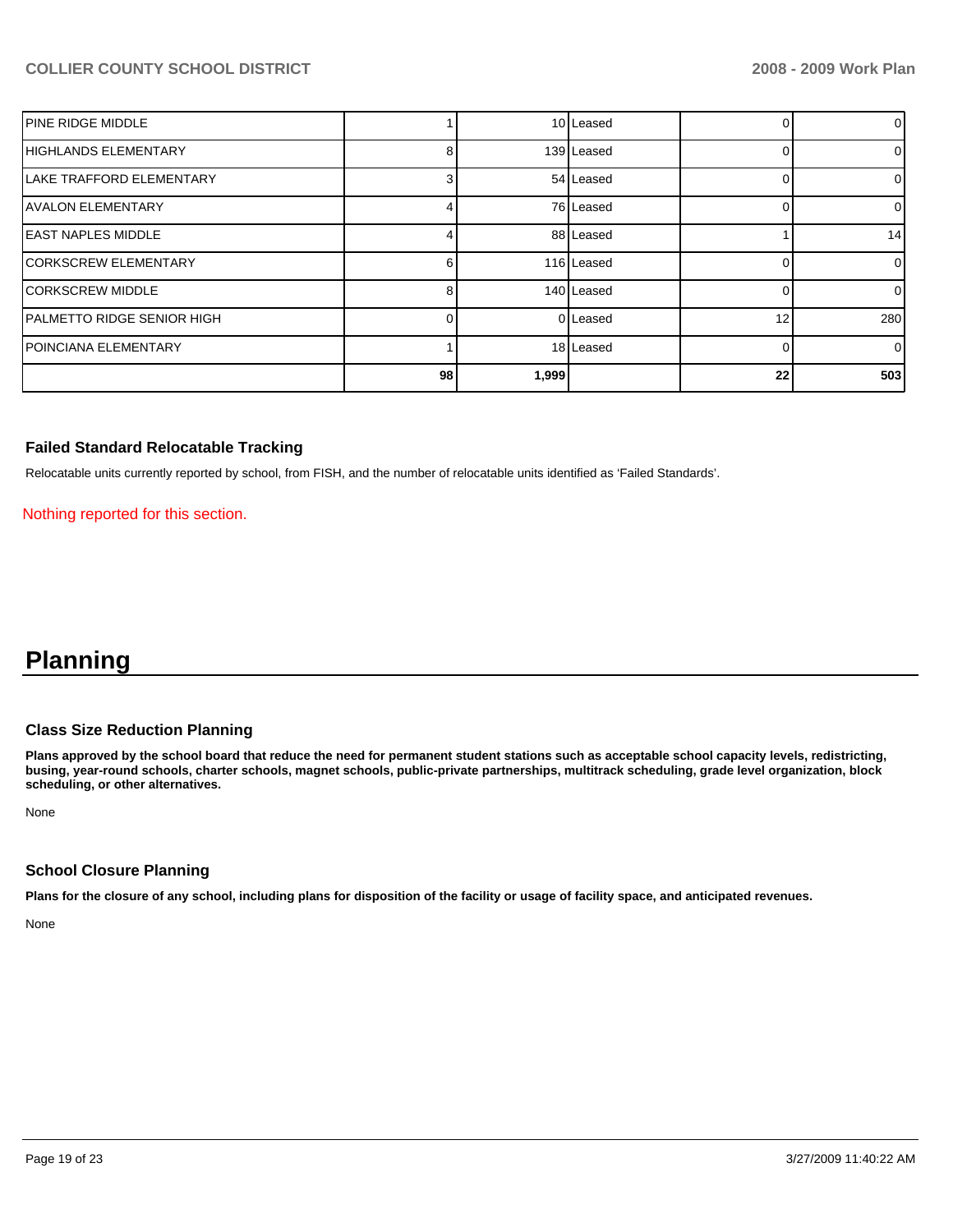# **Long Range Planning**

#### **Ten-Year Maintenance**

District projects and locations regarding the projected need for major renovation, repair, and maintenance projects within the district in years 6-10 beyond the projects plans detailed in the five years covered by the work plan.

| Project                 | 2012 - 2013 / 2017 - 2018<br><b>Projected Cost</b> |
|-------------------------|----------------------------------------------------|
| <b>Fire Safety</b>      | \$7,305,000                                        |
| Flooring                | \$6,548,000                                        |
| <b>HVAC</b>             | \$66,074,200                                       |
| Roofing                 | \$21,015,000                                       |
| Renovations/Maintenance | \$32,584,500                                       |
|                         | \$133,526,700                                      |

## **Ten-Year Capacity**

Schedule of capital outlay projects projected to ensure the availability of satisfactory student stations for the projected student enrollment in K-12 programs for the future 5 years beyond the 5-year district facilities work program.

| Project        | Location, Community, Quadrant or other<br>general location | 2012 - 2013 / 2017 - 2018<br><b>Projected Cost</b> |  |
|----------------|------------------------------------------------------------|----------------------------------------------------|--|
| Elementary "Q" | <b>Corkscrew Planning Community</b>                        | \$18,951,618                                       |  |
| Elementary "H" | Royal Fakapalm Planning Community                          | \$20,444,074                                       |  |
| Middle "GG"    | Corkscrew/Rural Estates Planning Community                 | \$31,938,258                                       |  |
| High "EEE"     | <b>Rural Estates Planning Community</b>                    | \$60,744,621                                       |  |
|                |                                                            | \$132,078,571                                      |  |

### **Ten-Year Planned Utilization**

Schedule of planned capital outlay projects identifying the standard grade groupings, capacities, and planned utilization rates of future educational facilities of the district for both permanent and relocatable facilities.

| <b>Grade Level Projections</b>  | <b>FISH</b><br><b>Student</b><br><b>Stations</b> | Actual 2007 -<br>2008 FISH<br>Capacity | Actual<br>$2007 -$<br>2008<br><b>COFTE</b> | Actual 2007 - 2008<br><b>Utilization</b> | Actual 2008 - 2009 / 2017 - 2018 new<br>Student Capacity to be added/removed | Projected 2017 - Projected 2017 -<br>2018 COFTE | 2018 Utilization |
|---------------------------------|--------------------------------------------------|----------------------------------------|--------------------------------------------|------------------------------------------|------------------------------------------------------------------------------|-------------------------------------------------|------------------|
| Elementary - District<br>Totals | 24.897                                           | 24.897                                 | 19.525.11                                  | 78.42 %                                  | 1.382                                                                        | 25.480                                          | 96.96 %          |
| Middle - District Totals        | 13.188                                           | 11.870                                 | 8.772.34                                   | 73.90 %                                  | 713                                                                          | 11.268                                          | 89.55 %          |
| High - District Totals          | 14,839                                           | 13,969                                 | 11.885.92                                  | 85.09 %                                  | .505                                                                         | 14.727                                          | 95.17 %          |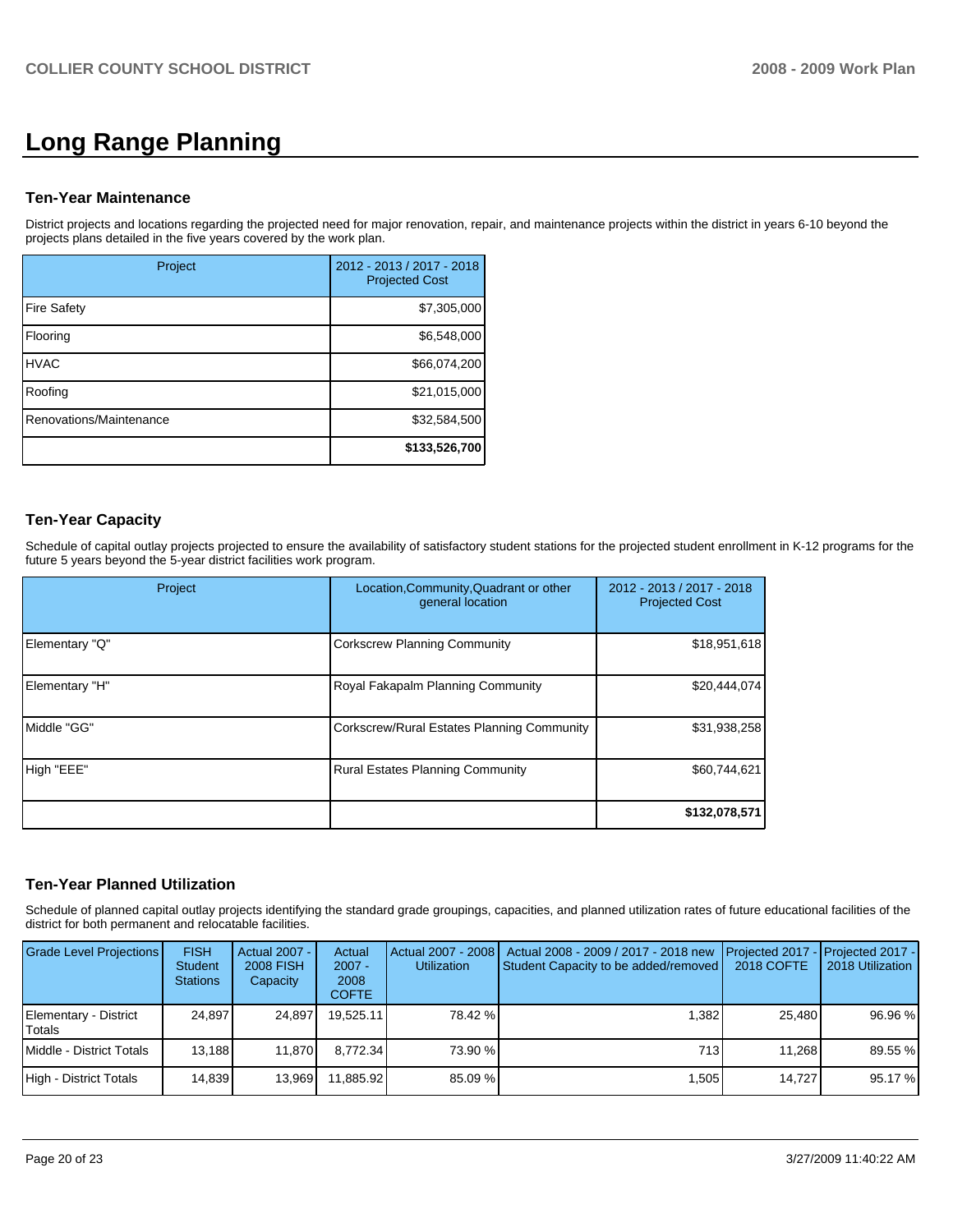| Other - ESE, etc | 6,064  | 2,837  | 772.62    | 27.25 % |       |        | 0.00%  |
|------------------|--------|--------|-----------|---------|-------|--------|--------|
|                  | 58,988 | 53,573 | 40,955.99 | 76.45 % | 3,600 | 51,475 | 90.03% |

#### **Ten-Year Infrastructure Planning**

**Proposed Location of Planned New, Remodeled, or New Additions to Facilities in 06 thru 10 out years (Section 28).** 

New Elementary "Q" - Corkscrew Planning Community/Ave Maria Community New Elementary "H" - Royal Fakapalm Planning Community High "EEE" - Rural Estates Planning Community Middle "GG" - Corkscrew/Rural Estates Planning Community

Plans for closure of any school, including plans for disposition of the facility or usage of facility space, and anticipated revenues in the 06 thru 10 out **years (Section 29).** 

NONE

#### **Twenty-Year Maintenance**

District projects and locations regarding the projected need for major renovation, repair, and maintenance projects within the district in years 11-20 beyond the projects plans detailed in the five years covered by the work plan.

| Project                 | 2017 - 2018 / 2027 - 2028 Projected Cost |
|-------------------------|------------------------------------------|
| <b>Fire Safety</b>      | \$18,772,000                             |
| Flooring                | \$27,616,000                             |
| <b>HVAC</b>             | \$407,225,000                            |
| Roofing                 | \$60,695,700                             |
| Renovations/Maintenance | \$71,695,700                             |
|                         | \$586,004,400                            |

#### **Twenty-Year Capacity**

Schedule of capital outlay projects projected to ensure the availability of satisfactory student stations for the projected student enrollment in K-12 programs for the future 11-20 years beyond the 5-year district facilities work program.

| Project            | Location, Community, Quadrant or other<br>general location | 2017 - 2018 / 2027 - 2028<br><b>Projected Cost</b> |  |
|--------------------|------------------------------------------------------------|----------------------------------------------------|--|
| New Elementary "P" | <b>Rural Estates Planning Community</b>                    | \$21,215,115                                       |  |
| New Elementary "U" | <b>Corkscrew Planning Community</b>                        | \$23,283,784                                       |  |
| New Elementary "V" | Royal Fakapalm Planning Community                          | \$21,999,022                                       |  |
| New Elementary "X" | <b>Rural Estates Planning Community</b>                    | \$24,606,225                                       |  |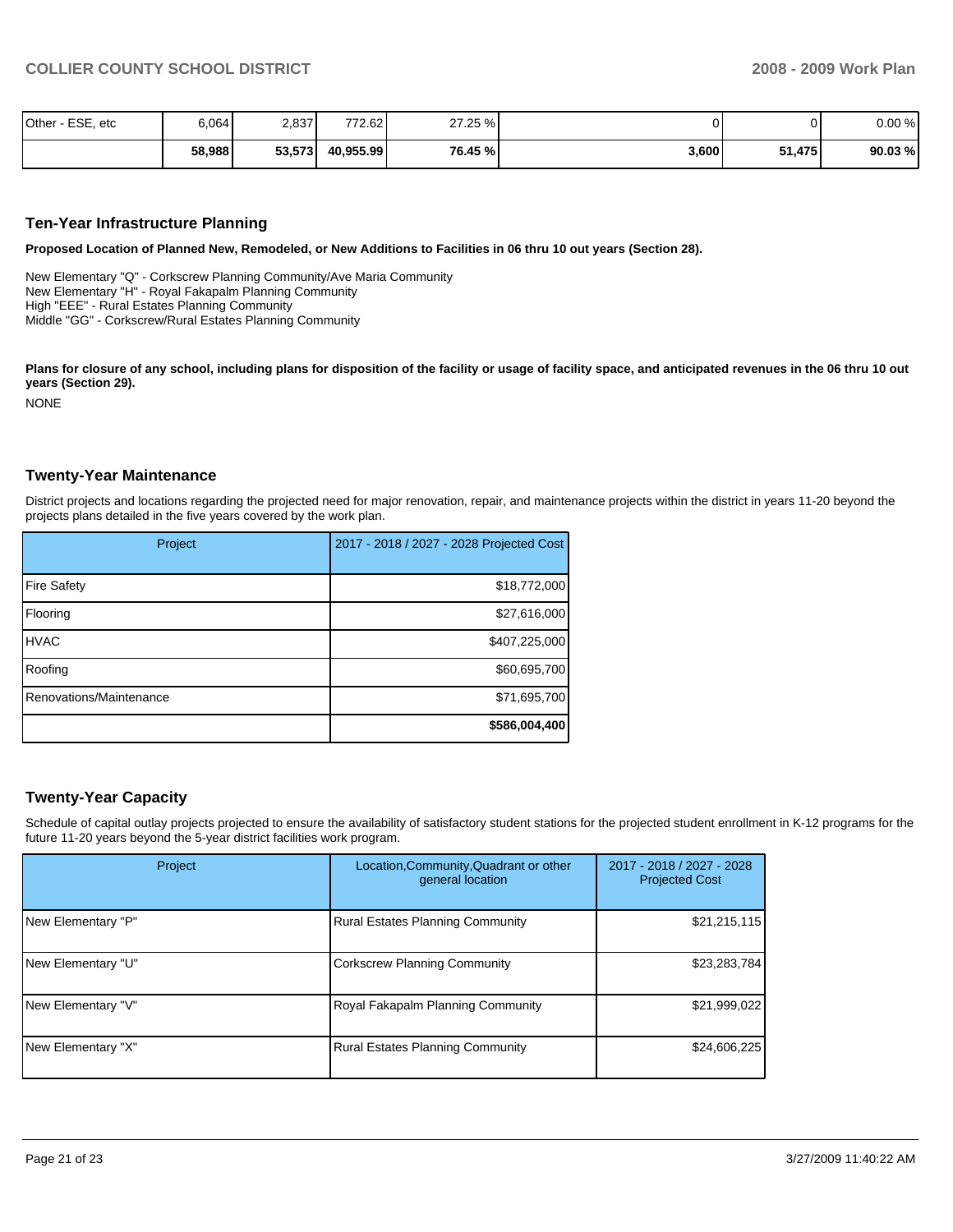| 8 Classroom Addition | <b>TBD Elementary School</b>        | \$3,764,160   |
|----------------------|-------------------------------------|---------------|
| 8 Classroom Addition | <b>TBD Elementary School</b>        | \$3,764,160   |
| 8 Classroom Addition | <b>TBD Elementary School</b>        | \$3,903,200   |
| New Middle "DD"      | Rural Estates Planning Community    | \$35,742,828  |
| New Middle "II"      | Royal Fakapalm Planning Community   | \$33,772,772  |
| New Middle "JJ"      | <b>Urban Planning Community</b>     | \$38,548,950  |
| New High "HHH"       | <b>Corkscrew Planning Community</b> | \$68,021,352  |
| New High "DDD"       | Rural Estates Planning Community    | \$74,739,735  |
| New Elementary "R"   | Rural Estates Planning Community    | \$20,825,459  |
| New Elementary "N"   | North Naples Planning Community     | \$22,847,259  |
| New Elementary "O"   | South Naples Planning Community     | \$23,691,820  |
|                      |                                     | \$420,725,841 |

### **Twenty-Year Planned Utilization**

Schedule of planned capital outlay projects identifying the standard grade groupings, capacities, and planned utilization rates of future educational facilities of the district for both permanent and relocatable facilities.

| Grade Level Projections         | <b>FISH</b><br>Student<br><b>Stations</b> | <b>Actual 2007 -</b><br><b>2008 FISH</b><br>Capacity | Actual<br>$2007 -$<br>2008<br><b>COFTE</b> | Actual 2007 - 2008<br><b>Utilization</b> | Actual 2008 - 2009 / 2027 - 2028 new<br>Student Capacity to be added/removed | Projected 2027<br>2028 COFTE | Projected 2027 -<br>2028 Utilization |
|---------------------------------|-------------------------------------------|------------------------------------------------------|--------------------------------------------|------------------------------------------|------------------------------------------------------------------------------|------------------------------|--------------------------------------|
| Elementary - District<br>Totals | 24,897                                    | 24,897                                               | 19.525.11                                  | 78.42 %                                  | 6,953                                                                        | 32,889                       | 103.26 %                             |
| Middle - District Totals        | 13.188                                    | 11.870                                               | 8.772.34                                   | 73.90 %                                  | 3.296                                                                        | 14.471                       | 95.42 %                              |
| High - District Totals          | 14.839                                    | 13.969                                               | 11.885.92                                  | 85.09 %                                  | 3.274                                                                        | 18.418                       | 106.81 %                             |
| Other - ESE, etc                | 6.064                                     | 2,837                                                | 772.62                                     | 27.25 %                                  |                                                                              |                              | 0.00 %                               |
|                                 | 58,988                                    | 53,573                                               | 40,955.99                                  | 76.45 %                                  | 13,523                                                                       | 65,778                       | 98.04 %                              |

#### **Twenty-Year Infrastructure Planning**

**Proposed Location of Planned New, Remodeled, or New Additions to Facilities in 11 thru 20 out years (Section 28).**